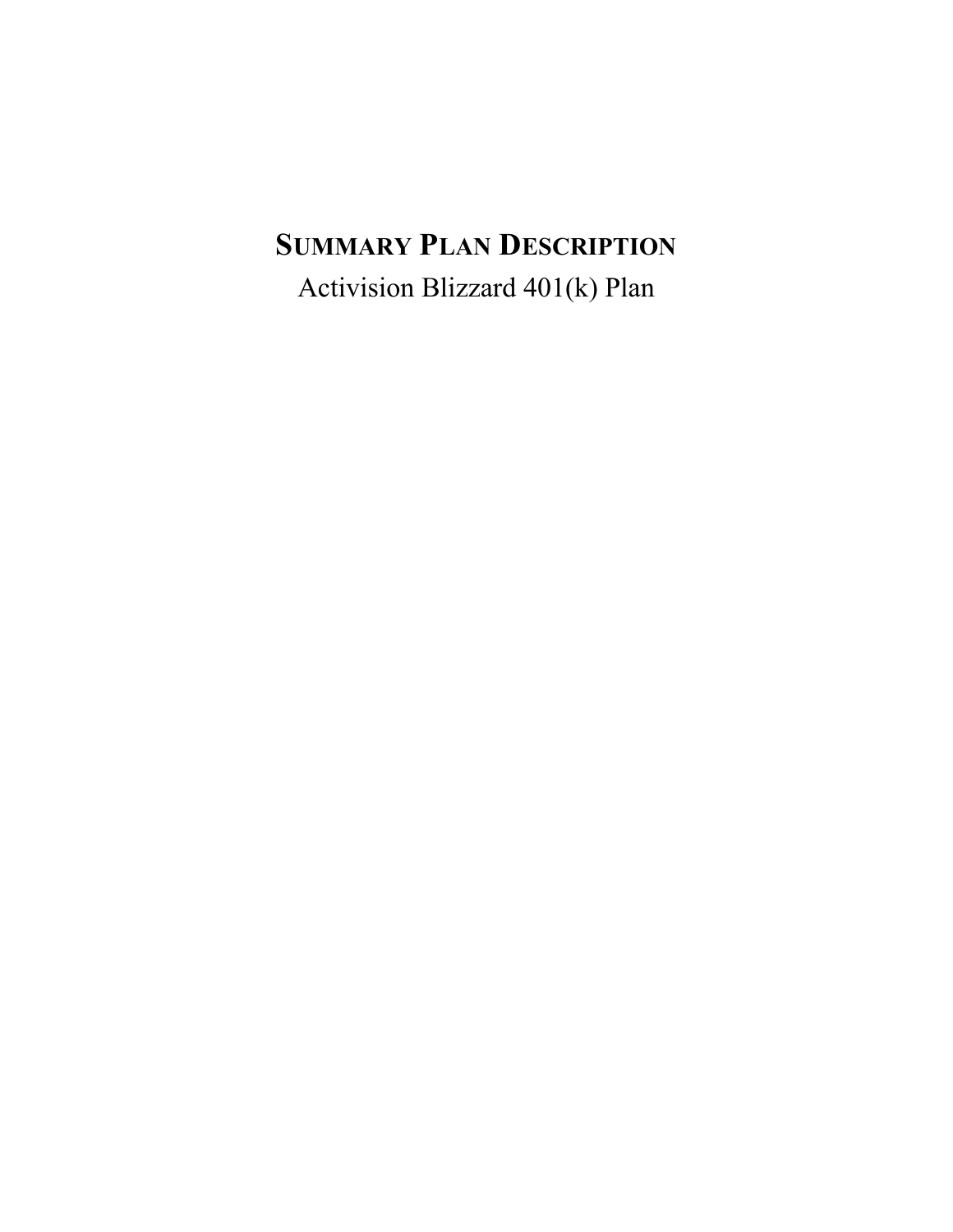# **Activision Blizzard 401(k) Plan**

| $\mathbf{I}$ . |  |
|----------------|--|
| <b>II.</b>     |  |
| Ш.             |  |
| IV.            |  |
| $V_{\star}$    |  |
| VI.            |  |
| VII.           |  |
| VIII.          |  |
| IX.            |  |
| $\mathbf{X}$ . |  |
| XI.            |  |
|                |  |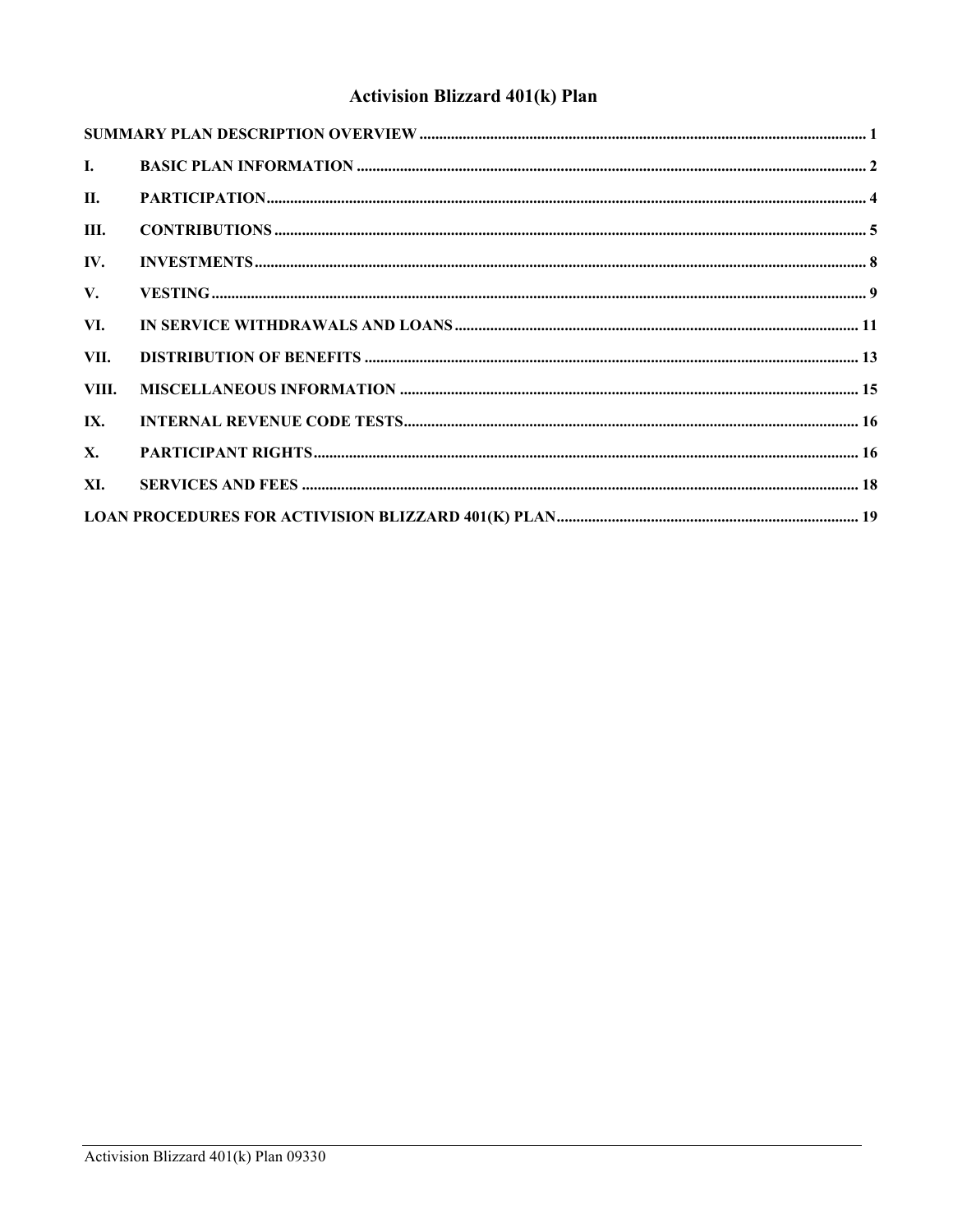# **Summary Plan Description Overview**

Activision Blizzard 401(k) Plan

<span id="page-2-0"></span>The Activision Blizzard 401(k) Plan (the "Plan") of Activision Blizzard has been amended as of 05/01/2021 (the "Effective Date"). This Plan is intended to be a qualified retirement plan under the Internal Revenue Code.

The purpose of the plan is to enable eligible Employees to save for retirement. As well as retirement benefits, the plan provides certain benefits in the event of death, disability, or other termination of employment. The Plan is for the exclusive benefit of eligible Employees and their Beneficiaries.

This booklet is called a Summary Plan Description ("SPD") and it contains a summary in understandable language of your rights and benefits under the plan.

This SPD is a brief description of the principal features of the plan document and trust agreement and is not meant to interpret, extend or change these provisions in any way. The plan document and trust agreement shall govern if there is a discrepancy between this SPD and the actual provisions of the plan.

This SPD is based on the federal tax implications of your participation in the Plan, transactions made within your Account, and distributions you may receive from the plan. The state tax implications of your participation and these transactions should be determined based on an examination of appropriate state law. Please consult with your tax advisor if you have any questions regarding state tax law.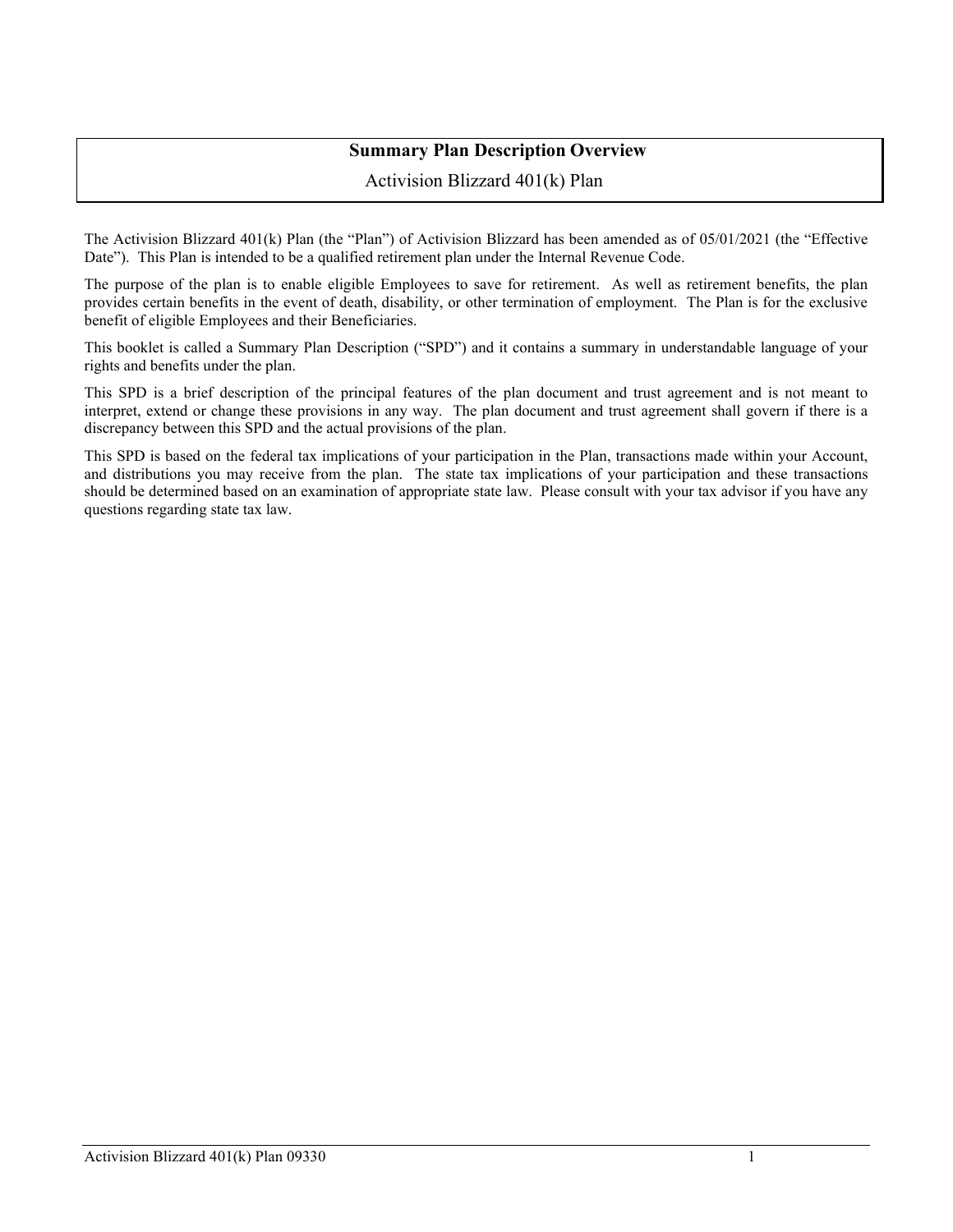# **I. BASIC PLAN INFORMATION**

<span id="page-3-0"></span>The information in this section contains definitions to some of the terms that may be used in this SPD and general Plan information. If the first letter of any of the terms defined below is capitalized when it is used within this SPD, then it represents the indicated defined term.

#### **A. Account**

An Account shall be established by the Trustee to record contributions made on your behalf and any related income, expenses, gains or losses. It may also be referred to as an Account balance.

#### **B. Beneficiary**

This is the person or persons (including a trust) you designate, or who are identified by the plan document if you fail to designate or improperly designate, who will receive your benefits in the event of your death. You may designate more than one Beneficiary.

#### **C. Deferral Contribution**

This is a contribution taken directly from the pay of an Employee and contributed to the Plan, subject to certain limits (described below). The Plan permits you to make both pre-tax and certain after-tax (Roth) Deferral Contribution amounts.

#### **D. Disability**

Under your Plan, you are disabled if you meet the following criteria: you are eligible for disability benefits under your Employer's Long-Term Disability Plan, or In addition, Participants who become disabled pursuant to any of the criteria described in this Section 1.15 while performing Qualified Military services on or after January 1, 2007, shall be treated as having resumed employment pursuant to 18.06 of the Plan on the day prior to becoming disabled and then terminated employment on account of disability..

#### **E. Employee**

An Employee is an individual who is employed by your Employer as a common law employee or, in certain cases, as a leased employee and is not terminated.

#### **F. Employer**

The name and address of your Employer is:

Activision Blizzard 3100 Ocean Park Blvd FL 1 Santa Monica, CA 90405 (310) 255-2500

The Employer's federal tax identification number is: 94-2606438

The following Employer(s) also participate in the Plan and employees of each employer listed below shall be eligible to participate in accordance with the Participation section of this SPD.

| Federal Tax<br><b>Identification Number</b> | Participating Employer Name        | Designation |
|---------------------------------------------|------------------------------------|-------------|
| 95-4803544                                  | Activision Blizzard, Inc.          | Related     |
| 95-4836790                                  | Activision Publishing Minneapolis, | Related     |
|                                             | Inc.                               |             |
| 95-4538646                                  | Activision Texas, Inc.             | Related     |
| 45-0552024                                  | Blizzard Entertainment, Inc.       | Related     |
| 47-3468549                                  | Blue Dragon Production LLC         | Related     |
| 30-0519416                                  | Central Technology East, Inc.      | Related     |
| 47-3287455                                  | Gateway Production, LLC            | Related     |
| 94-2606438                                  | High Moon Studios, LLC.            | Related     |
| 91-2167024                                  | Infinity Ward, Inc.                | Related     |
| 81-1562991                                  | King Advertising, LLC              | Related     |
| 98-0518698                                  | King.com, Inc                      | Related     |
| 47-5397227                                  | Major League Gaming Corp. FKA:     | Related     |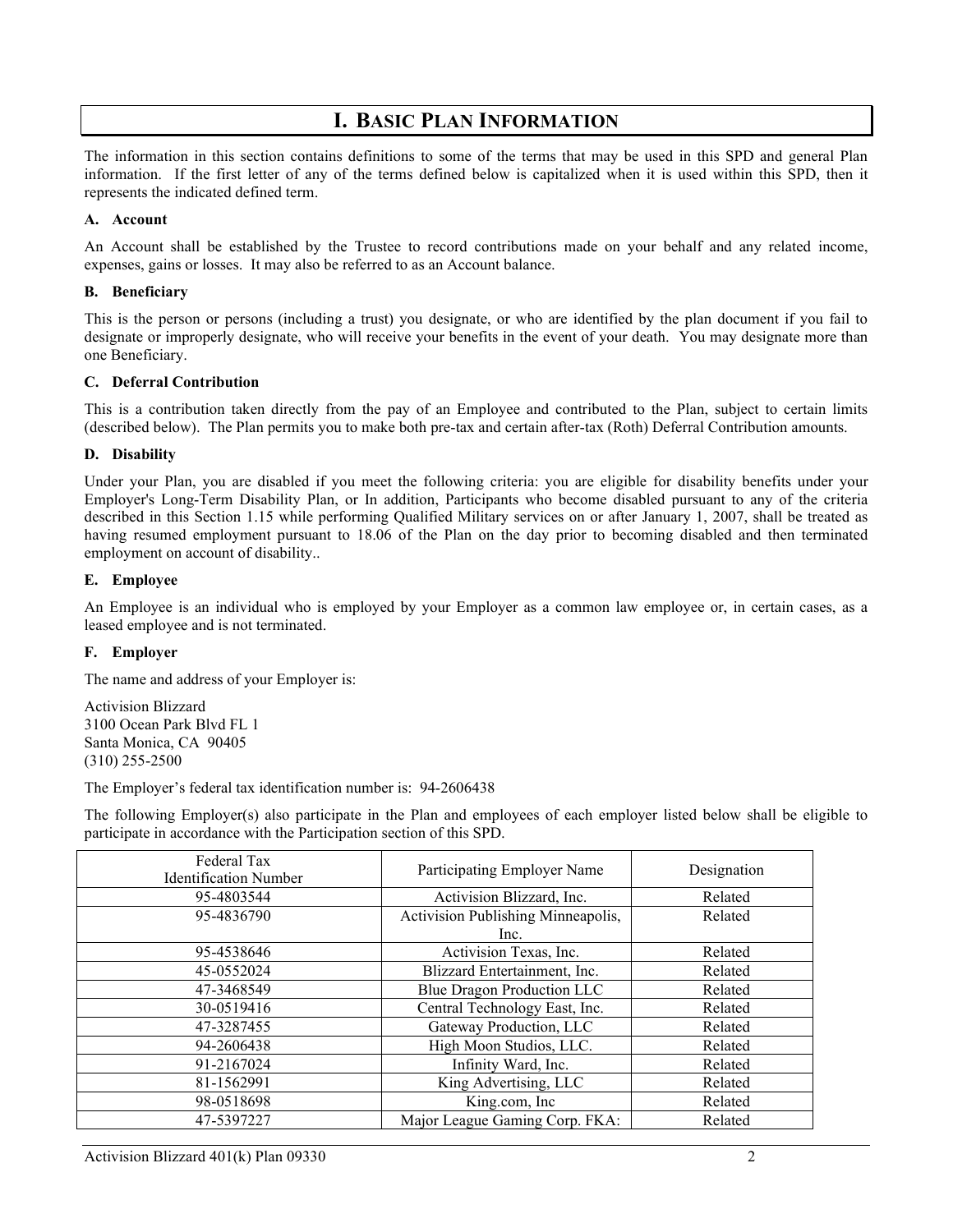|            | Activision Blizzard Media Network, |         |
|------------|------------------------------------|---------|
|            | Inc.                               |         |
| 47-3287404 | Ocean Park Pictures LLC/Activision | Related |
|            | <b>Blizzard Studios, LLC</b>       |         |
| 37-1588570 | Sledgehammer Games, Inc.           | Related |
| 30-0955800 | The Overwatch League, LLC          | Related |
| 46-0468710 | Toys for Bob, Inc.                 | Related |
| 95-4882006 | Treyarch Corporation               | Related |
| 16-1465268 | Vicarious Visions, Inc.            | Related |
| 26-3464791 | Z2Live. Inc.                       | Related |

#### **G. ERISA**

The Employee Retirement Income Security Act of 1974 (ERISA) identifies the rights of Participants and Beneficiaries covered by a qualified retirement plan.

#### **H. Fidelity Investments Contact Information**

Fidelity Investments is the recordkeeper of your Plan. To view your Account, make changes to investments, or perform transactions, please use the contact information below, all telephone calls will be recorded for quality.

Phone number: 1-800-835-5097

Website: www.netbenefits.com

#### **I. Highly Compensated Employee**

An Employee is considered a highly compensated Employee if you (i) at any time during the current or prior year own, or are considered to own, more than five percent of your Employer, or (ii) received compensation from your Employer during the prior year in excess of \$130,000.00, as adjusted and you are in the top paid group consisting of the top 20% of employees ranked by compensation.

#### **J. Non-Highly Compensated Employee**

An Employee who is not a Highly Compensated Employee.

#### **K. Participant**

A participant is an eligible Employee who has satisfied the eligibility and entry date requirements and is eligible to participate in the Plan or a formerly eligible Employee who has an Account balance remaining in the Plan.

#### **L. Plan Type**

The Activision Blizzard 401(k) Plan is a defined contribution plan. These types of plans are commonly described by the method by which contributions for participants are made to the plan. The Activision Blizzard 401(k) Plan is a 401(k) deferral plan. More information about the contributions made to the plan can be found in Section III, Contributions.

#### **M. Plan Administrator**

The Plan Administrator is responsible for the administration of the Plan and its duties are identified in the plan document. In general, the Plan Administrator is responsible for providing you and your Beneficiaries with information about your rights and benefits under the Plan. The name and address of the Plan Administrator is:

Activision Blizzard 3100 Ocean Park Blvd FL 1 Santa Monica, CA 90405 (310) 255-2500

#### **N. Plan Number**

The three digit IRS number for the Plan is 001.

#### **O. Plan Sponsor**

The Plan's Sponsor is the first Employer listed under the definition of Employer above.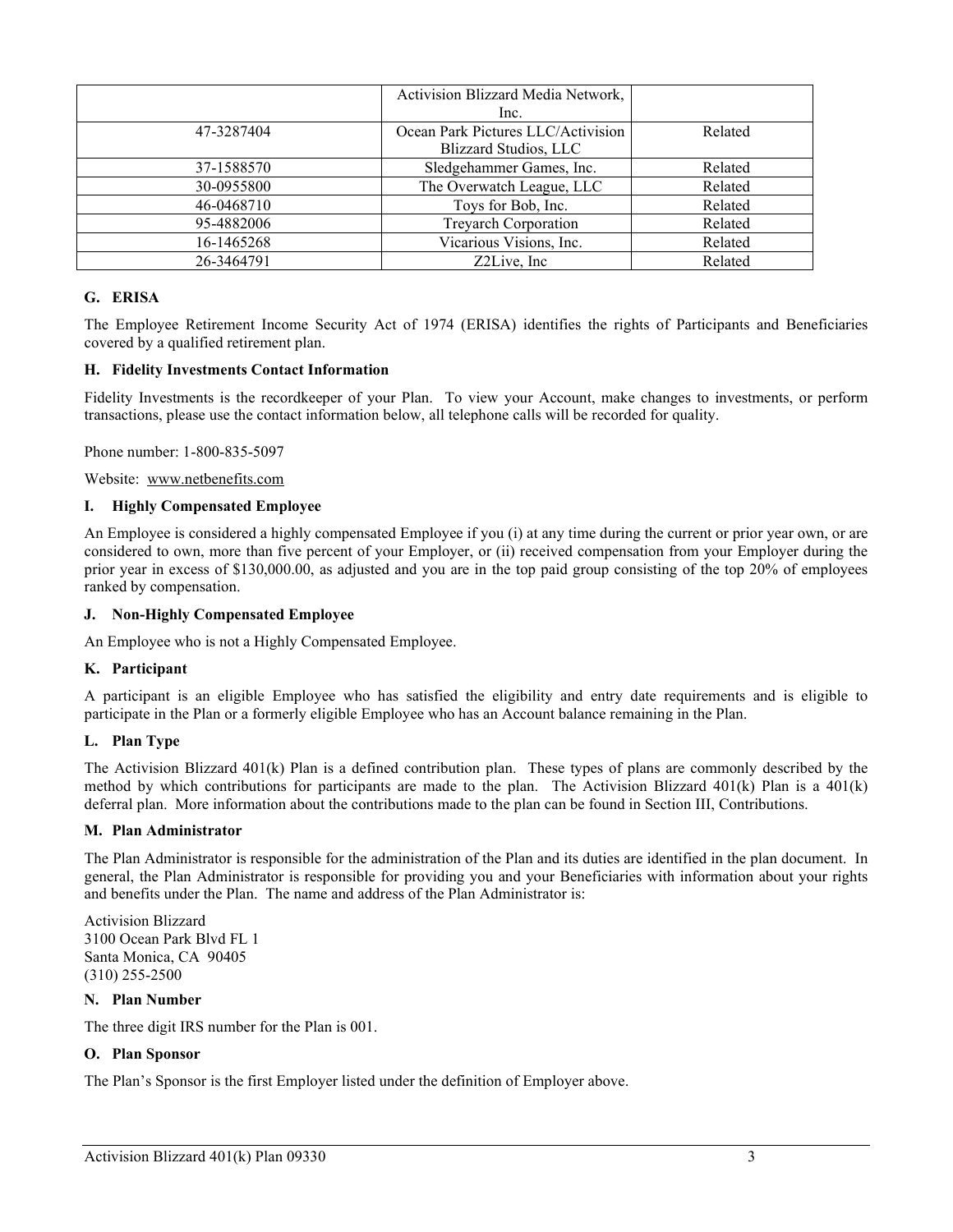# **P. Plan Year**

The Plan Year is the twelve-month period ending on the last day of December. The Plan Sponsor may only change or have changed the Plan Year by amending and restating to a new Plan Document.

### **Q. Qualified Military Service**

Qualified Military Service is service in the uniformed services of the United States that results in the Participant having a right of reemployment with the Employer under federal law.

### **R. Service of Process**

The plan's agent for service of legal process is the Plan Administrator.

### **S. Trustee**

The trustee is responsible for trusteeing the Plan's assets. The trustee's duties are identified in the trust agreement and relate only to the assets in its possession. The name and address of the Plan's Trustee are:

<span id="page-5-0"></span>Fidelity Management Trust Company 245 Summer Street Boston, MA 02210

# **II.PARTICIPATION**

# **A. Eligibility Requirements**

You are eligible to participate in the Plan if you are an Employee.

However, you are not eligible to participate if you are:

- a resident of Puerto Rico
- covered by a collective bargaining agreement, unless the agreement requires the employees to be included under the Plan
- a leased Employee
- a nonresident alien with no income from a U.S. source
- Employees covered under a non-United States pension plan

You are also not eligible to participate if you are an individual who is a signatory to a contract, letter of agreement, or other document that acknowledges your status as an independent contractor not entitled to benefits under the Plan and you are not otherwise classified by the Employer as a common law employee or the Employer does not withhold income taxes, file Form W-2 (or any replacement form), or remit Social Security payments to the Federal government for you, even if you are later adjudicated to be a common law employee.

You will become eligible to participate in the Plan according to the table below:

| <b>Contribution type</b>                                                           | <b>Age Requirement</b> | <b>Service Requirement</b> | <b>Entry Date</b>                                      |
|------------------------------------------------------------------------------------|------------------------|----------------------------|--------------------------------------------------------|
| Employee Deferral<br>Contributions and<br>Qualified Non-Elective<br>Contributions. | None                   | None                       | Immediate upon meeting all<br>eligibility requirements |
| <b>Employer Matching</b><br>Contributions                                          | None                   | None                       | Immediate upon meeting all<br>eligibility requirements |
| <b>Employer Non-Elective</b><br>Contributions                                      | None                   | None                       | Immediate upon meeting all<br>eligibility requirements |

You will become eligible to participate in the Plan according to the table(s) below if you are in one of the following group(s): Interns, Part-Time Employees, and Temporary Employees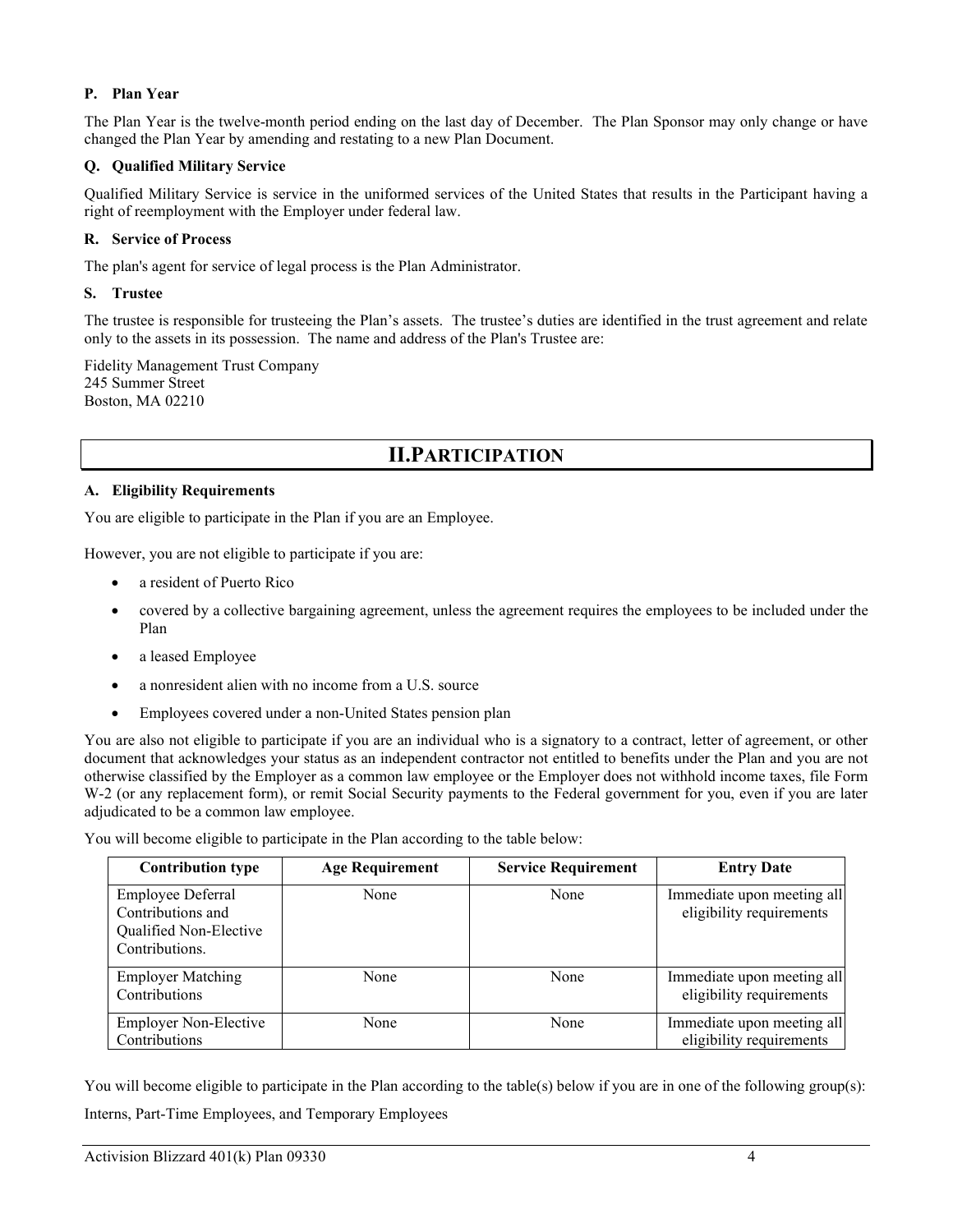| <b>Contribution type</b>                                                          | <b>Age Requirement</b> | <b>Service Requirement</b> | <b>Entry Date</b>                                      |
|-----------------------------------------------------------------------------------|------------------------|----------------------------|--------------------------------------------------------|
| Employee Deferral<br>Contributions and<br>Qualified Nonelective<br>Contributions. | 21.00                  | $6.00$ month(s)            | Immediate upon meeting all<br>eligibility requirements |
| <b>Employer Matching</b><br>Contributions                                         | 21.00                  | $6.00$ month(s)            | Immediate upon meeting all<br>eligibility requirements |
| <b>Employer Non-elective</b><br>Contributions                                     | 21.00                  | $6.00$ month(s)            | Immediate upon meeting all<br>eligibility requirements |

Service with the following predecessor employer, if applicable, shall be counted for eligibility purposes: Predecessor Service will be credited for any entity acquired by the Employer on or after  $10/1/2014$  as provided in an applicable Board of Directors resolution.

Once you become a Participant you are eligible to participate in the Plan until you terminate your employment with your Employer or become a member of a class of Employees excluded from the Plan. If you terminate your employment after you have met the eligibility requirements, and are later re-employed by your Employer, you will again be eligible to participate in the Plan when you complete one hour of service.

# **III. CONTRIBUTIONS**

<span id="page-6-0"></span>After you satisfy the participation requirements in Section II of this SPD, you will be eligible to make Deferral Contributions and after-tax contributions. As described below, if you do not elect a Deferral Contribution rate, you may be automatically enrolled to make Deferral Contributions. In addition, your Employer may make matching and nonelective contributions to your Account. The type(s) of contributions available under the Plan are described in this section.

# **A. Compensation**

Compensation must be defined to compute contributions under the Plan. For purposes of determining contributions, only Compensation paid to you for services you performed while employed as an Eligible Employee shall be considered. Generally, eligible compensation for computing contributions under the Plan is the taxable compensation for a Plan Year reportable by your Employer on your IRS Form W-2, excluding reimbursements or other expense allowances, fringe benefits, moving expenses, deferred compensation, unused leave, and welfare benefits and including salary reduction contributions you made to an Employer sponsored cafeteria, qualified transportation fringe, simplified employee pension, 401(k), 457(b) or 403(b) plan.

The definition of compensation for your plan for purposes of computing contributions also excludes certain amounts as indicated in the table below.

| Source                                                                                                          | <b>Exclusion (s)</b>                                                                                                                                                                                                                                                                                                 |
|-----------------------------------------------------------------------------------------------------------------|----------------------------------------------------------------------------------------------------------------------------------------------------------------------------------------------------------------------------------------------------------------------------------------------------------------------|
| Employee Deferral Contributions,<br>Employee After-Tax Contributions and<br>Qualified Nonelective Contributions | Taxable Value of any restricted stock or any qualified or nonqualified<br>Stock options, Severance pay received prior to termination, Short and<br>Long Term disability payments; non-cash remuneration; Long-term<br>incentive pay; Tax Protection Payments; Worker's Compensation<br>payments; dividend pay/bonus. |
| <b>Employer Matching Contributions</b>                                                                          | Taxable Value of any restricted stock or any qualified or nonqualified<br>Stock options, Severance pay received prior to termination, Short and<br>Long Term disability payments; non-cash remuneration; Long-term<br>incentive pay; Tax Protection Payments; Worker's Compensation<br>payments; dividend pay/bonus. |
| <b>Employer Nonelective Contributions</b>                                                                       | Taxable Value of any restricted stock or any qualified or nonqualified<br>Stock options, Severance pay received prior to termination, Short and<br>Long Term disability payments; non-cash remuneration; Long-term<br>incentive pay; Tax Protection Payments; Worker's Compensation<br>payments; dividend pay/bonus. |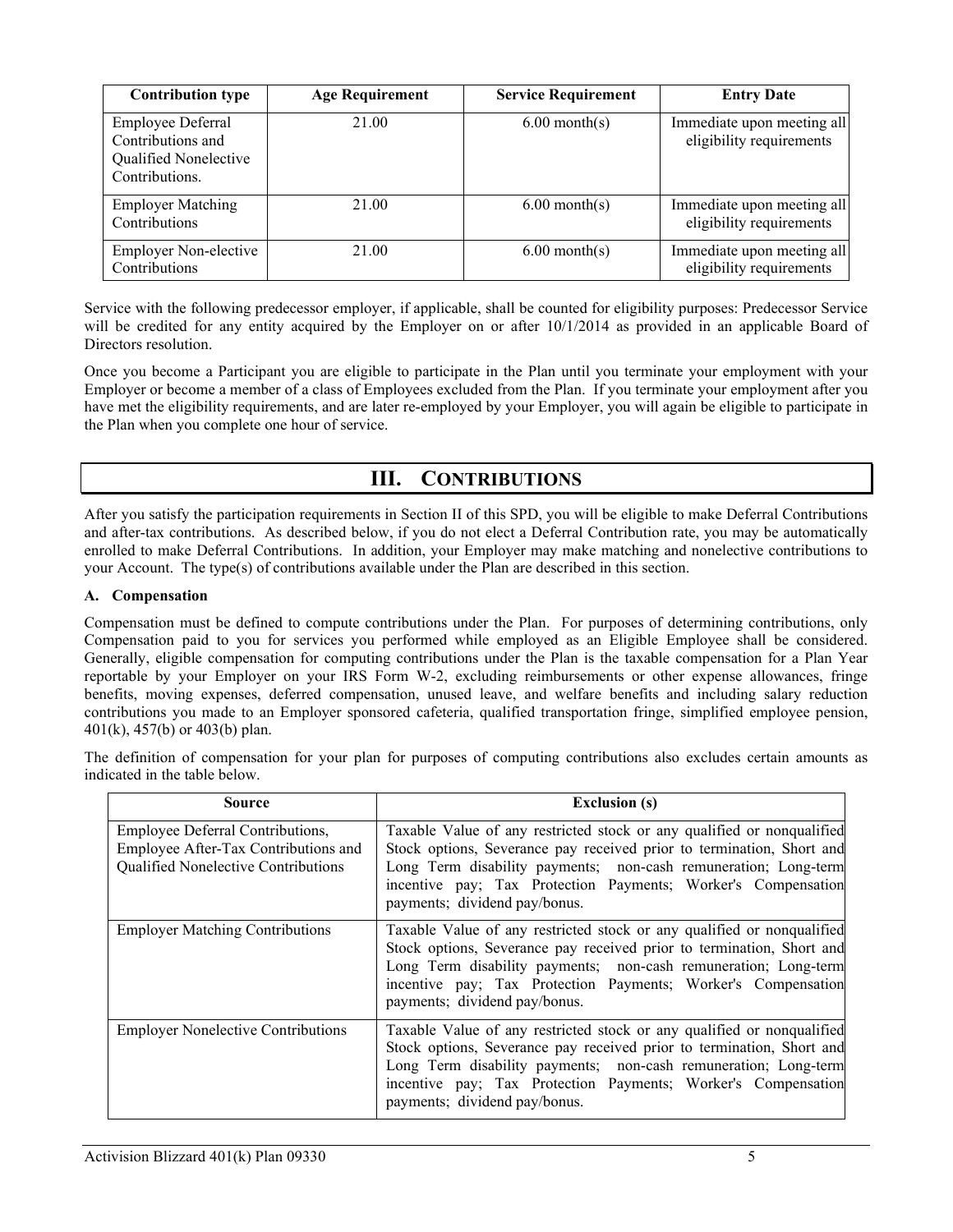Compensation for your first year of eligible Plan participation will be based upon eligible compensation paid for the entire Plan Year. Tax laws limit the amount of compensation that may be taken into account each Plan Year; the maximum amount for the 2021 Plan Year is \$290,000.

# **B. Contributions**

# **1. Regular Deferral Contributions**

You may elect to defer a percentage of your eligible compensation into the Plan after you satisfy the Plan's eligibility requirements. The percentage of your eligible compensation you elect will be withheld from each payroll and contributed to an Account in the Plan on your behalf. For pre-tax contributions being withheld from your compensation, the percentage you defer is subject to an annual limit of the lesser of 75.00% of eligible compensation or \$19,500 (in 2021; thereafter as adjusted by the Secretary of the Treasury) in a calendar year. This plan also contains an automatic enrollment feature. If you are subject to automatic enrollment, you will be notified approximately 30 days prior to when your Employer will begin to automatically deduct 1.00% from your pay on a pre-tax basis as a Deferral Contribution for you to the Plan. You may stop or change this automatic contribution by following the instructions provided in the notice. Deferral Contributions made automatically for you are treated the same under the Plan as Deferral Contributions made by your own election.

You will be eligible to designate some or all of your Deferral Contribution as a Roth Deferral Contribution at the time you make your deferral election. Once made, this election will be irrevocable (that is, Roth Deferral Contributions cannot later be re-characterized as pre-tax Deferral Contributions). If you elect to make Roth Deferral Contributions, the amount of your contribution will be included in your income for tax purposes, and the income tax withholding amounts will be deducted from the remainder of your pay, not from the Roth Deferral Contribution amount.

For example, if you have annual compensation of \$30,000 and elect to make a Roth Deferral Contribution to the Plan equal to 5% of your compensation, your Roth Deferral Contribution to the Plan will equal \$1,500 (5% of \$30,000). The tax withholding applicable to the amount you have elected to contribute to the Plan as a Roth Deferral Contribution will be applied against the remainder of your compensation.

Except with respect to the income taxation of Roth Deferral Contributions at contribution (described above) and to the distribution of amounts attributable to Roth Deferral Contributions (described below), Roth Deferral Contributions are subject to the same rules applicable to pre-tax Deferral Contributions. For example, pre-tax and Roth Deferral Contributions are added together to determine whether you have reached the Federal tax law limit on Deferral Contributions (\$19,500 in 2021 for those not eligible to make age 50 and over catch-up contributions) or the Plan's deferral limit. If you have participated in more than one employer-sponsored qualified plan during the year, the Federal tax law limit on Deferral Contributions is your personal limit across all plans, and you should promptly inform the Plan Administrator of any contributions you made outside of this Plan.

Your Deferral Contributions cannot be forfeited for any reason, however, there are special Internal Revenue Code rules that must be satisfied and may require that some of your contributions be returned to you. The Plan Administrator will notify you if any of your contributions will be returned. You may increase or decrease the amount you contribute as of the beginning of each payroll period. You may also completely suspend your contributions which you may resume as of the first day of the beginning of each payroll period. If you want to increase, decrease, suspend, or resume your Deferral Contributions, please contact Fidelity.

You may create an annual increase program to gradually raise your contribution rate each year.

# **2. Bonus Contributions**

You may make Deferral Contributions on any Employer paid bonus. You may defer a whole percentage from 1% to 100% of any bonus designated by your Employer into the Plan, or suspend your contribution completely, by completing a special election form. The total amount of your bonus and regular Deferral Contributions for the Plan Year may not exceed 75.00% of your eligible compensation or other applicable Internal Revenue Code limits. If you fail to make an election with regard to bonus compensation, then your Employer will make no Deferral Contribution into the Plan from your bonus compensation. Your Employer may refuse to accept any or all of your bonus contribution if it will have an adverse effect on the Plan's annually required Internal Revenue Code test.

# **3. Age 50 and Over Catch-Up Contributions**

The Plan provides that participants who are projected to be age 50 or older by the end of the taxable year and who are making Deferral Contributions to the Plan may also make a catch-up contribution of up to \$6,500 (in 2021; thereafter as adjusted by the Secretary of the Treasury).The Plan requires that no more than 75.00% of your eligible compensation be deferred as an age 50 and over catch-up contribution.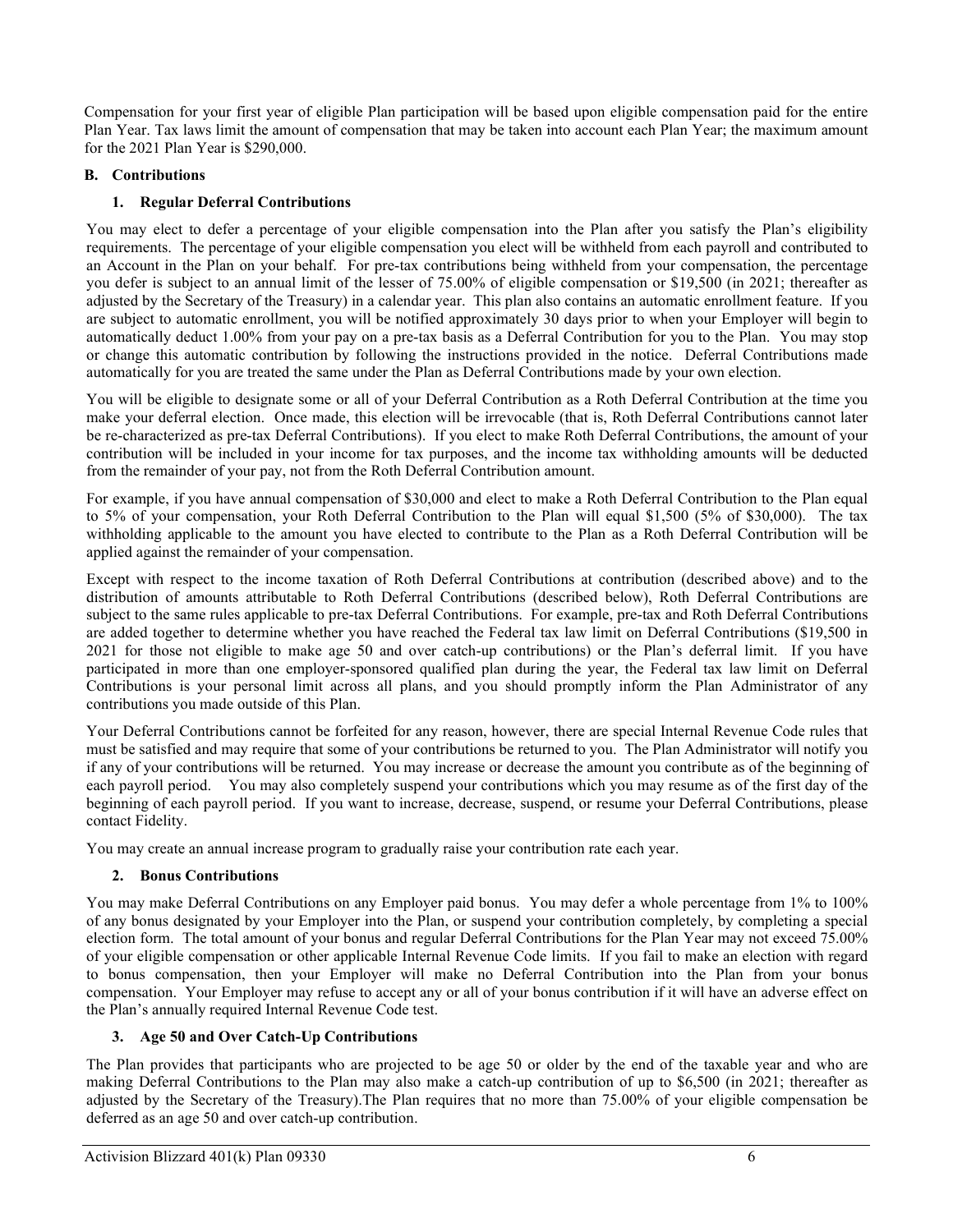# **4. Employee After-Tax Contributions**

After you satisfy the Plan's eligibility and entry date requirements, you may elect to contribute a percentage of your eligible compensation into the Plan on an after-tax basis. You may contribute a percentage of eligible compensation up to an annual maximum of 20%. You are limited to contributing a combined total of after-tax and Deferral Contributions of 75.00%. However, there are special Internal Revenue Code rules which must be satisfied and the maximum amount you may contribute may be a lower percentage. The Plan Administrator will notify you if any of your contributions will be returned. Your Employer may refuse to accept your after-tax contributions if they will have an adverse effect on the Plan's nondiscrimination tests. Your after-tax contributions belong to you and cannot be forfeited for any reason.

### **5. Employer Matching Contributions**

You become eligible for matching contributions only if you make Deferral Contributions. For purposes of determining your matching contributions under the Plan, your Contributions will include Age 50 and Over Catch-Up Contributions. Employer matching contributions must be allocated to your Account in the Plan within prescribed legal time limits.

# **a. Discretionary Matching Contributions**

Your Employer may make discretionary matching contributions. Discretionary matching contributions, if made, will be computed by your Employer based on your eligible compensation deferred into the Plan each payroll period.

Your Employer will communicate the amount of any annual discretionary matching contributions.

#### **6. Discretionary Nonelective Contributions**

Your Employer may make discretionary nonelective contributions in an amount to be determined by taking the appropriate legal action for each Plan Year. You must be employed as of the last day of the Plan Year to be eligible for any nonelective contributions that may be made for that Plan Year. You do not need to satisfy this requirement if you die (including death while performing Qualified Military Service), become disabled or retire during the Plan Year.

#### **a. Percentage of Compensation**

Discretionary nonelective contributions, if any, made to the Plan by your Employer will be allocated to your Account in the ratio that your eligible compensation bears to the total eligible compensation paid to all eligible Participants.

#### **7. Other Contributions and Limitations**

#### **a. Qualified Nonelective Contributions**

Your Employer may designate all or a portion of any nonelective contributions for a Plan Year as "qualified nonelective contributions" and allocate them to certain Non-Highly Compensated Employees to help the Plan pass one or more annually required Internal Revenue Code non-discrimination test(s). You will be 100% vested in these contributions.

#### **b. Limit on Contributions**

Federal law requires that amounts contributed by you and on your behalf by your Employer for a given limitation year generally may not exceed the lesser of:

\$58,000 (or such amount as may be prescribed by the Secretary of the Treasury); or

100.00% of your annual compensation.

The limitation year for purposes of applying the above limits is the twelve month period ending 12/31. Contributions under this Plan, along with Employer contributions under any other Employer-sponsored defined contribution plans, may not exceed the above limits. If this does occur, then excess contributions in your Account may be forfeited or refunded to you based on the provisions of the Plan document. You will be notified by the Plan Administrator if you have any excess contributions. Income tax consequences may apply on the amount of any refund you receive.

#### **8. Rollover Contributions**

You can roll over part or all of an eligible rollover distribution you receive from an eligible retirement plan (a "Rollover Contribution") into this Plan even if you have not yet satisfied the age and service Eligibility requirements described in Section II above; however you will not become a Participant in the Plan until you have met the Plan's eligibility and entry date requirements. An eligible retirement plan is a qualified plan under Section 401(a), a 403(a) annuity plan, a 403(b) annuity contract, an eligible 457(b) plan maintained by a governmental employer, and an individual retirement Account and individual retirement annuity. An eligible rollover distribution includes any distribution from an eligible retirement plan,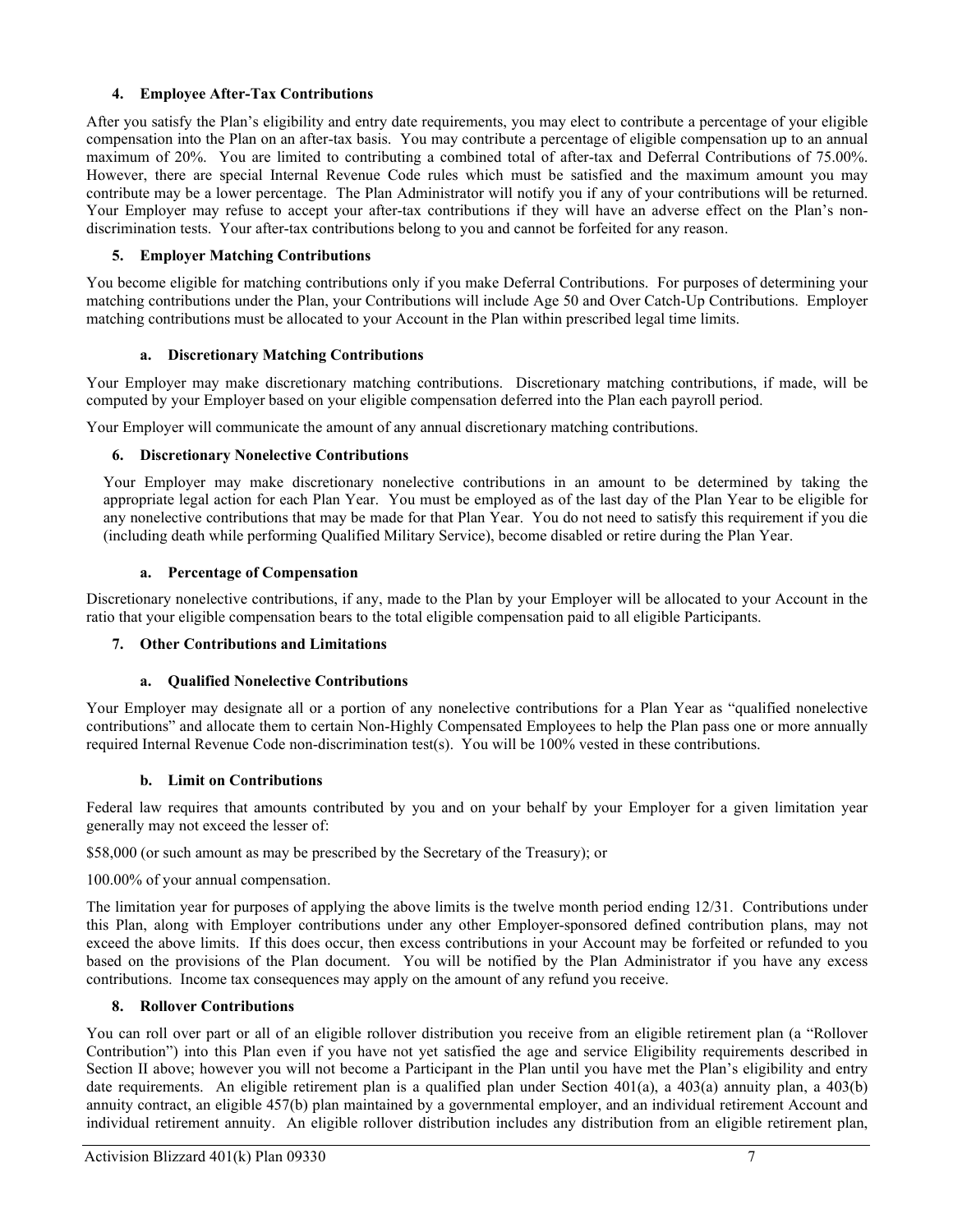except any distribution from an individual retirement Account or an individual retirement annuity consisting of nondeductible contributions or any distribution from a 403(b) annuity contract consisting of after-tax employee contributions. Making Rollover Contributions to the Plan that consist of assets other than qualified 401(a) plan assets may result in the loss of favorable capital gains or ten year income averaging tax treatment that may otherwise be available with respect to a lump sum distribution to you from the Plan. The loss of this favorable tax treatment may also occur if you make a Rollover Contribution to the Plan that consists of qualified 401(a) plan assets under certain circumstances. If you may be eligible for this special tax treatment, you should consult your tax advisor and carefully consider the impact of making a Rollover Contribution to the Plan.

The Plan Administrator determines which Rollover Contributions are acceptable and if any Rollover Contribution fails to meet the requirements of the Plan and must be distributed. If your Rollover Contribution to the Plan is not a direct rollover (i.e., you received a cash distribution from your eligible retirement plan), then it must be received by the Trustee within 60 days of your receipt of the distribution. Rollover Contributions may only be made in the form of cash, allowable fund shares, or (if the Plan allows new loans in accordance with the terms of this SPD) promissory notes from an eligible retirement plan. Your Rollover Contributions Account will be subject to the terms of this Plan and will always be fully vested and nonforfeitable. In general, if you receive an eligible rollover distribution as a surviving spouse of a participant or as a spouse or former spouse who is an "alternate payee" pursuant to a qualified domestic relations order ("QDRO"), you may also make a Rollover Contribution to the Plan.

The Plan will accept direct Rollover Contributions of amounts attributable to Roth Deferral Contributions that you made to another qualified plan that accepted Roth Deferral Contributions and properly segregated them from other contributions. The same rules that apply to other direct Rollover Contributions apply to direct Rollover Contributions of amounts attributable to Roth Deferral Contributions, except for the income tax treatment on distribution (described below).

# **IV. INVESTMENTS**

# <span id="page-9-0"></span>**A. Investments**

The Employee Retirement Income Security Act of 1974 (ERISA) imposes certain duties on the parties who are responsible for the operation of the Plan. These parties, called fiduciaries, have a duty to invest Plan assets in a prudent manner. However, an exception exists for plans that comply with ERISA Section 404(c) and permit a Participant to exercise control over the assets in his/her Account and choose from a broad range of investment alternatives. This Plan is intended to be a Section 404(c) plan. To the extent that you have directed the investment of assets in your Account under the Plan, you are responsible for the investment decisions you made relating to those assets and the Plan fiduciaries are not responsible for any losses resulting from your investment instructions. To assist you in making informed investment decisions, the Plan Administrator is required to provide you with certain disclosures required under the Department of Labor's participant disclosure regulation (See DOL Regulation §2550.404a-5) initially and on an annual basis. You should contact the Plan Administrator with any questions regarding these disclosures. Fidelity is assisting the Plan Administrator in complying with this regulation and will make this disclosure notice available for you to review and access via Fidelity's website.

# **B. Fidelity® Personalized Planning & Advice** *at Work*

Fidelity® Personalized Planning & Advice (the Service) is a managed account service that invests your workplace savings plan Account in one of several model portfolios created from a mix of your plan's eligible investment options. Fidelity® Personalized Planning & Advice *at Work* is a service of Fidelity Personal and Workplace Advisors LLC and Strategic Advisers LLC. Both are registered investment advisers and are Fidelity Investments companies. For more information, refer to the Fidelity® Personalized Planning & Advice *at Work* Terms and Conditions. The investment options selected are spread among broadly diversified investment types designed to help enhance growth and manage risk. When you enroll in the Service, you are assigned to a model portfolio based on either your investment time horizon, or on your financial situation, risk tolerance, and investment time horizon, depending upon what you choose during enrollment. Once enrolled, your current workplace savings account balance will be reallocated to align with the investment allocation of your assigned model portfolio; future contributions will also be invested according to this model portfolio.

While enrolled in the Service, you are delegating the ongoing management of your Account to the Service. In return for ongoing management, your account will incur an advisory fee for the Service as described in the Pricing Supplement. This fee will be paid from your Account. You will not be able to make any exchanges among investment options or otherwise direct or restrict the management of your account. The Service will allocate and, when appropriate, reallocate the assets in your Account to ensure that it stays in balance with the model portfolio's current mix of investments. Whenever your Account is reallocated or rebalanced to fit your model portfolio, you will receive a confirmation detailing the transactions. You will also receive prospectuses for any investment option you did not previously own.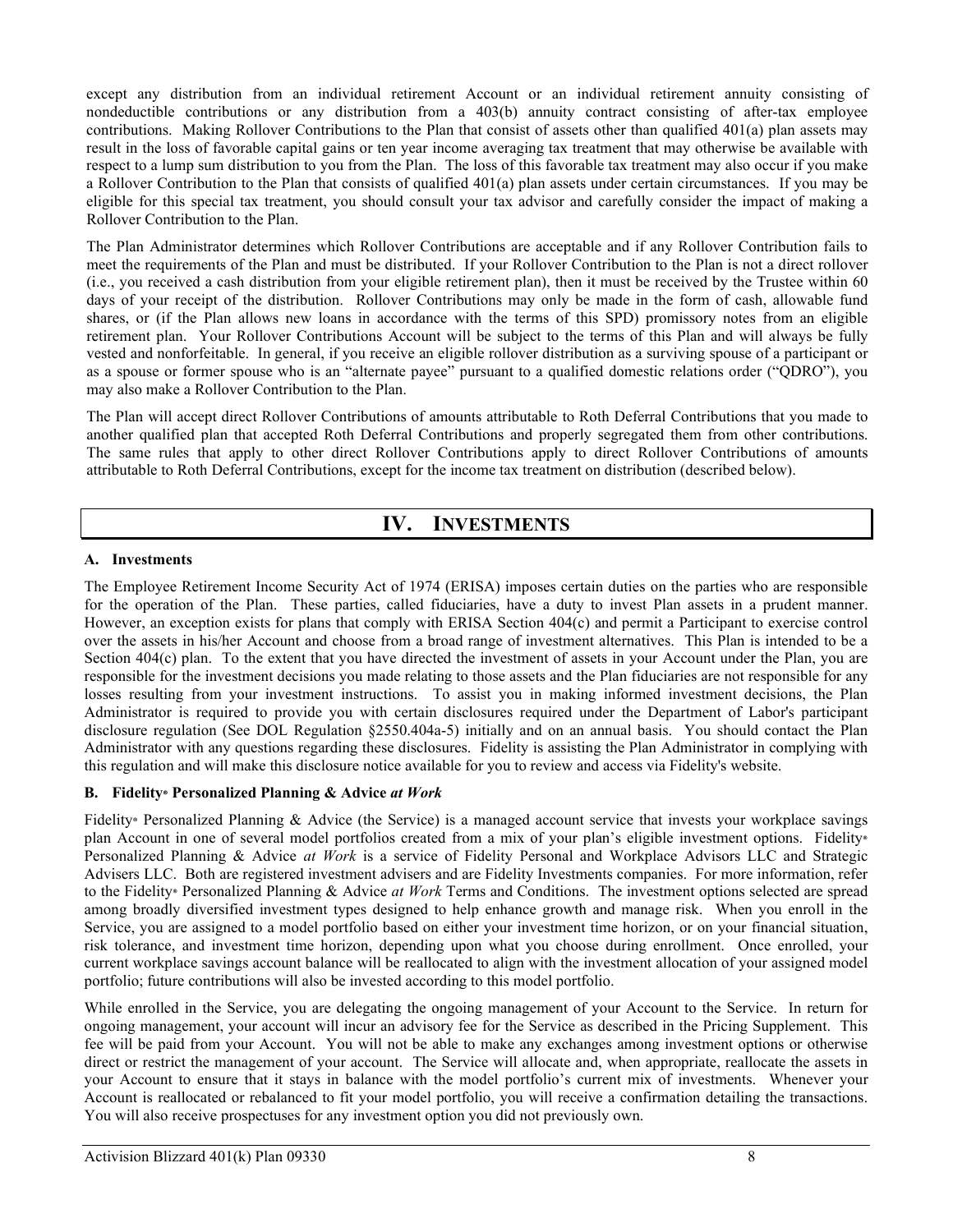For more information regarding the Service, or to enroll, log onto NetBenefits<sup>®</sup> at **[https://netbenefits.fidelity.com](https://netbenefits.fidelity.com/)** or call a Fidelity Representative at 866-811-6041.

#### **C. Statement of Account and Confirmation Statements**

The assets in the Plan are invested in available investment options and a separate Account is established for each Participant who receives and/or makes a contribution. The value of your Account is updated each business day to reflect any contributions, exchanges between investment options, investment earnings or losses for each investment option and withdrawals. Your account statement is available online through NetBenefits®, you can view and print a statement for any time period up to 24 previous months. If you do not log onto Netbenefits<sup>®</sup> a hard copy statement will automatically be mailed to you annually.

Exchanges received and confirmed before the close of the market (usually 4:00 PM (ET)) will be posted on that business day based upon the closing price of the affected investment(s). Exchanges received and confirmed after the market close will be processed on the next business day based upon the closing price of the affected investment(s) on that next business day. A confirmation of your change in the investment of your future contributions or your exchange of an existing fund will be sent to you within five business days or an online confirmation will be available. Fidelity reserves the right to change, restrict, or terminate exchange procedures to protect mutual fund shareholders.

# **V.VESTING**

<span id="page-10-0"></span>The term "vesting" refers to your nonforfeitable right to the money in your Account. You receive vesting credit for the number of years that you have worked for your Employer and any Related Employer. In addition, service with the following Employer will be included to determine the number of years of service for vesting purposes: Predecessor Service will be credited for any entity acquired by the Employer on or after 10/1/2014 as provided in an applicable Board of Directors resolution.

If you terminate your employment with your Employer, you may be able to receive a portion or all of your Account based on your vested percentage. Your employer has preserved a prior vesting schedule in the Plan. The Additional Vesting Schedule section below will indicate if a different vesting schedule applies to you. You are always 100% vested in your Rollover Contributions, Employer Matching Contributions, After-Tax Contributions, Qualified Nonelective Contributions, Deferral Contributions and any earnings thereon.

| Your Employer Nonelective Contributions and earnings shall be vested in accordance with the following schedule: |  |
|-----------------------------------------------------------------------------------------------------------------|--|
|                                                                                                                 |  |

| <b>Years of Service</b> | <b>Vesting Percentage</b> |
|-------------------------|---------------------------|
| less than 1             |                           |
|                         | 33.00                     |
|                         | 66.00                     |
|                         | 100.00                    |

#### **A. Additional Vesting Schedules**

Employees who are members of certain class(es), specified below, receive a different vesting schedule for the belowspecified contribution:

Your Prior ER Vested, Prior Plan Match, Safe Harbor Match contributions will be subject to the vesting schedule appearing immediately below if you are a member of the following class: Participants of the merged Vivendi Games, Inc. 401(k) Plan and the Activision Publishing, Inc. 401(k) hired prior to 01/01/2009 and who completed 1 hour of service after 12/31/2008. Any such Eligible Employee that terminated and was rehired after 12/31/2008 will be subject to the vesting schedule in effect upon their most recent date of termination.

| <b>Years of Service</b> | <b>Vesting Percentage</b> |
|-------------------------|---------------------------|
| less than 1             | 100.00                    |

Your Prior ER Vested contributions will be subject to the vesting schedule appearing immediately below if you are a member of the following class: Participants who merged into this Plan from the King.com and Z2Live 401(k) Plan on 1-1-19.

| <b>Years of Service</b> | <b>Vesting Percentage</b> |
|-------------------------|---------------------------|
|                         |                           |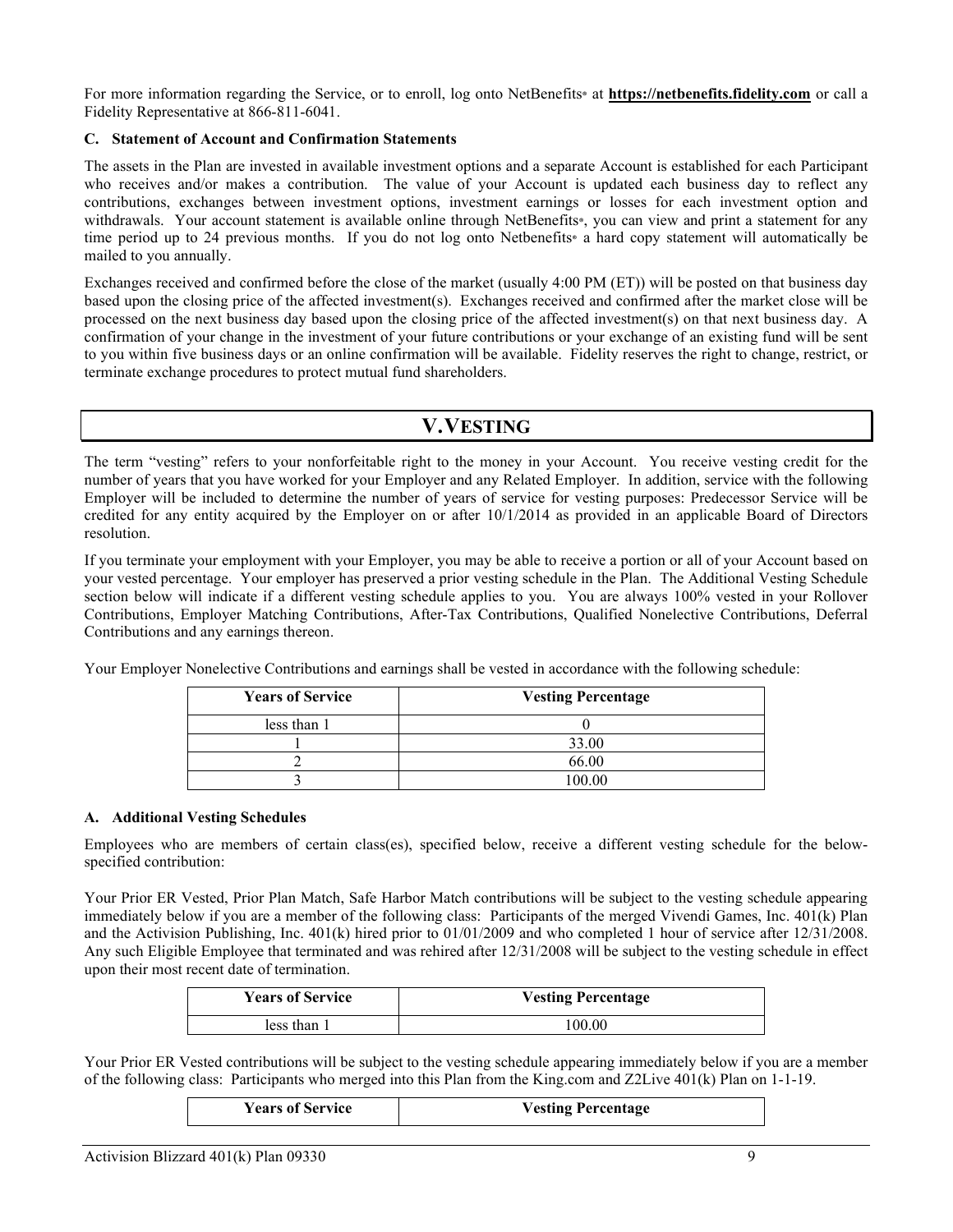| ⊥ັ |  |
|----|--|
|    |  |

Your Company Match contributions will be subject to the vesting schedule appearing immediately below if you are a member of the following class: Terminated Participants as of 12/31/2017

| <b>Years of Service</b> | <b>Vesting Percentage</b> |
|-------------------------|---------------------------|
| less than 1             |                           |
|                         | 33.00                     |
|                         | 66.00                     |
|                         | 100.00                    |

Vesting under the Plan is based upon the elapsed time method. Hours of service are not counted and instead periods of service are computed. A period of service starts with your date of employment and, generally, ends on your date of termination. Only your whole years of service with your Employer will be counted to compute your years of service for vesting purposes. For example, if you work three years and ten months then for vesting purposes you will receive credit for three years of service.

# **B. Forfeiture and Re-employment**

If you terminate your employment with your Employer and are less than 100% vested in your Employer Account, you may forfeit the non-vested portion of your Employer Account. A forfeiture will occur in the Plan Year that you receive a distribution of your entire vested Account, or if you do not receive a distribution, after five consecutive one year breaks in service. Forfeitures are retained in the Plan and may first be used to pay administrative expenses. Any remaining amounts will be used to reduce future Employer contributions payable under the Plan.

Example: (This example is for illustration purposes only.) Assuming you terminate your employment in 2021 with the following Account:

| Source   | Amount  | <b>Vested Percentage</b> | <b>Vested Amount</b> |
|----------|---------|--------------------------|----------------------|
| Employee | \$2.000 | l00%†                    | \$2.000              |
| Employer | .000    | 80%                      | 800                  |
| Total    | \$3,000 |                          | \$2,800              |

You received a \$2,800 distribution in 2021 from the Plan. This represented a complete distribution of your Account. A \$200 forfeiture will occur in 2021.

† You are always 100% vested in your own employee Deferral Contributions and earnings in the Plan.

A one-year break in service occurs when you have less than one hour of service in the twelve consecutive month period beginning with the earlier of the day your employment terminates or the 12 month anniversary of the date on which you are otherwise first absent from service. Notwithstanding the above, if you are absent from work due to a maternity or paternity leave, then the 12-consecutive month period beginning on the first anniversary of the first date of that absence will not be a one-year break in service, and if you are absent from work due to a leave of absence under the Family and Medical Leave Act, no 12-consecutive month period beginning on the first anniversary of the first date of that absence, and subsequent anniversaries, during which the absence continues, will be a one-year break in service, provided you return to work following the leave.

When any period of absence is due to military service entitling you to reemployment rights under federal law and you return to work at the Employer or a Related Employer following that absence, there will be no break in service and you will be credited with service for the entire period of that absence.

If you were a Participant when you terminated your employment and are re-employed by your Employer, then you will again become a Participant on the date you complete one hour of service. Your period of employment before you were rehired is referred to as your pre-break service. Your period of employment after you were rehired is referred to as your post-break service. If you are re-employed after incurring five consecutive one-year breaks in service then your post-break service will not count in determining your vesting percentage in your pre-break Account balance. Your post-break service will count in determining your vesting percentage in your pre-break Account balance and any forfeited amounts will be restored to your Account if:

- You are re-employed by your Employer before you incur five consecutive one-year breaks in service, and
- If you received distribution of your vested Account and you repay the full amount of the distribution before the end of the five-year period that begins on the date you are re-employed.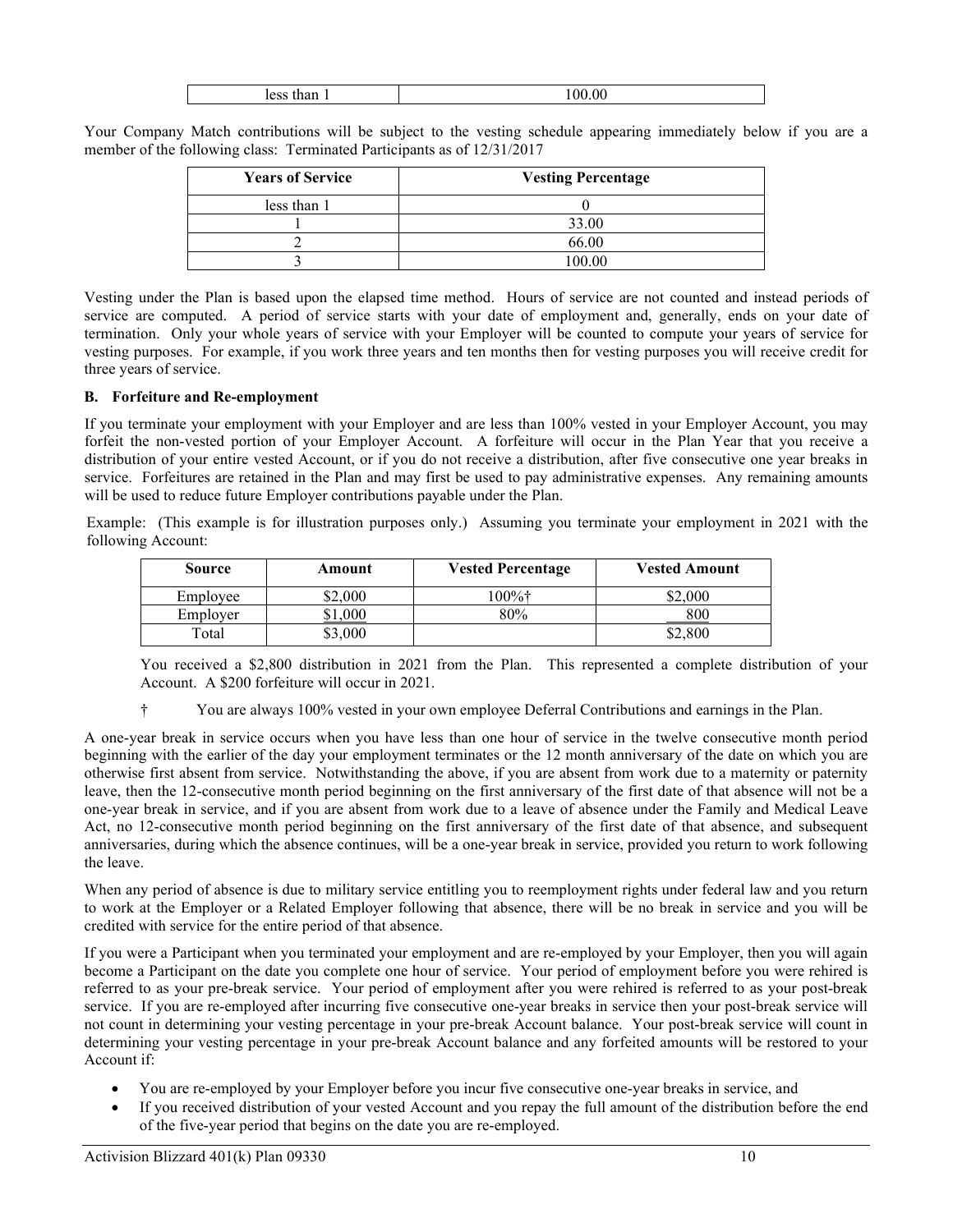**Example:** Assume you terminate employment with your Employer in 2021 with an Account balance of \$3,000, of which \$2,800 is vested. You elect to receive a lump sum distribution of your vested Account balance. The remainder, or \$200, is forfeited in 2021. If you are rehired on January 1, 2022 and repay the \$2,800 distribution prior to January 1, 2027, the \$200 previously forfeited will be restored to your Account. Additionally, your service after January 1, 2022 is counted toward vesting your pre-break Account balance of \$3,000.

# **VI. IN SERVICE WITHDRAWALS AND LOANS**

<span id="page-12-0"></span>You may contact Fidelity to take a withdrawal or loan from the Plan. The amount of any taxable withdrawal other than the return of your after-tax contributions that is not rolled over into an Individual Retirement Account or another qualified employer retirement plan will be subject to 20% federal tax withholding and applicable state income taxes. A 10% Internal Revenue Code early withdrawal penalty tax may apply to the amount of your withdrawal if you are under the age of 59½ and do not meet one of the Internal Revenue Code exceptions. For information regarding the taxation of amounts attributable to Roth contributions, see the Distribution of Benefits section of the SPD.

The following types of withdrawals are available under the Plan:

# **A. Hardship Withdrawals**

As an Employee, you may apply to withdraw certain contributions to satisfy specific and heavy financial needs. In accordance with Internal Revenue Service regulations, you must first exhaust all other assets reasonably available to you prior to obtaining a hardship withdrawal. This includes obtaining any in-service withdrawal(s) available from your Account. Your hardship application may be made directly through Fidelity and is generally subject to an electronic approval process. You will be required to provide information specific to the hardship reason selected; you must retain documentation required to substantiate your hardship as the Plan reserves the right to request copies of such documentation. The minimum hardship withdrawal is \$500. Hardship withdrawals will be subject to the 10% nonperiodic income tax withholding rate unless you elect out of the withholding.

If you qualify, you may apply for a hardship withdrawal to satisfy the following needs: (1) medical expenses for you, your spouse, children, dependents or a primary beneficiary designated by you under the Plan; (2) the purchase of your principal residence; (3) to prevent your eviction from, or foreclosure on, your principal residence; (4) to pay for post-secondary education expenses (tuition, related educational fees, room and board) for you, your spouse, children, dependents or a primary beneficiary designated by you under the Plan for the next twelve months; (5) to make payments for burial or funeral expenses for your deceased parent, spouse, child, dependent or a primary beneficiary designated by you under the Plan; (6) to pay expenses for the repair of damage to your principal residence that would qualify for the casualty deduction under Section 165 of the Internal Revenue Code (without regard to whether your residence is located in a Federal Emergency Management Agency (FEMA) declared disaster area as described in section 165(h)(5) or whether the loss exceeds 10% of adjusted gross income); (7) expenses and losses (including loss of income) you incurred on account of a disaster declared by FEMA, provided that your principal residence or principal place of employment at the time of the disaster was located in an area designated by FEMA for individual assistance with respect to the disaster; or any other immediate and heavy financial need as determined based on Internal Revenue Service regulations.

Contributions available to withdraw under the terms of this section are:

- Employee Deferral Contributions (including both pretax and Roth deferral contributions if available in the Participant's Account)
- **Match**
- Profit Sharing
- Prior Plan Match
- Prior ER Vested

# **B. Withdrawals After Age 59½**

If you have reached age 59½, then you may elect to withdraw all or a portion of your entire vested Account while you are still employed by your Employer.

# **C. Withdrawals After Age 70½**

Starting in the calendar year in which you reach age 70½, you may elect to receive distributions calculated in the same manner as Required Minimum Distributions. For more information, please refer to the paragraph so entitled under the Distributable Events subsection of this SPD's section on Distribution of Benefits below.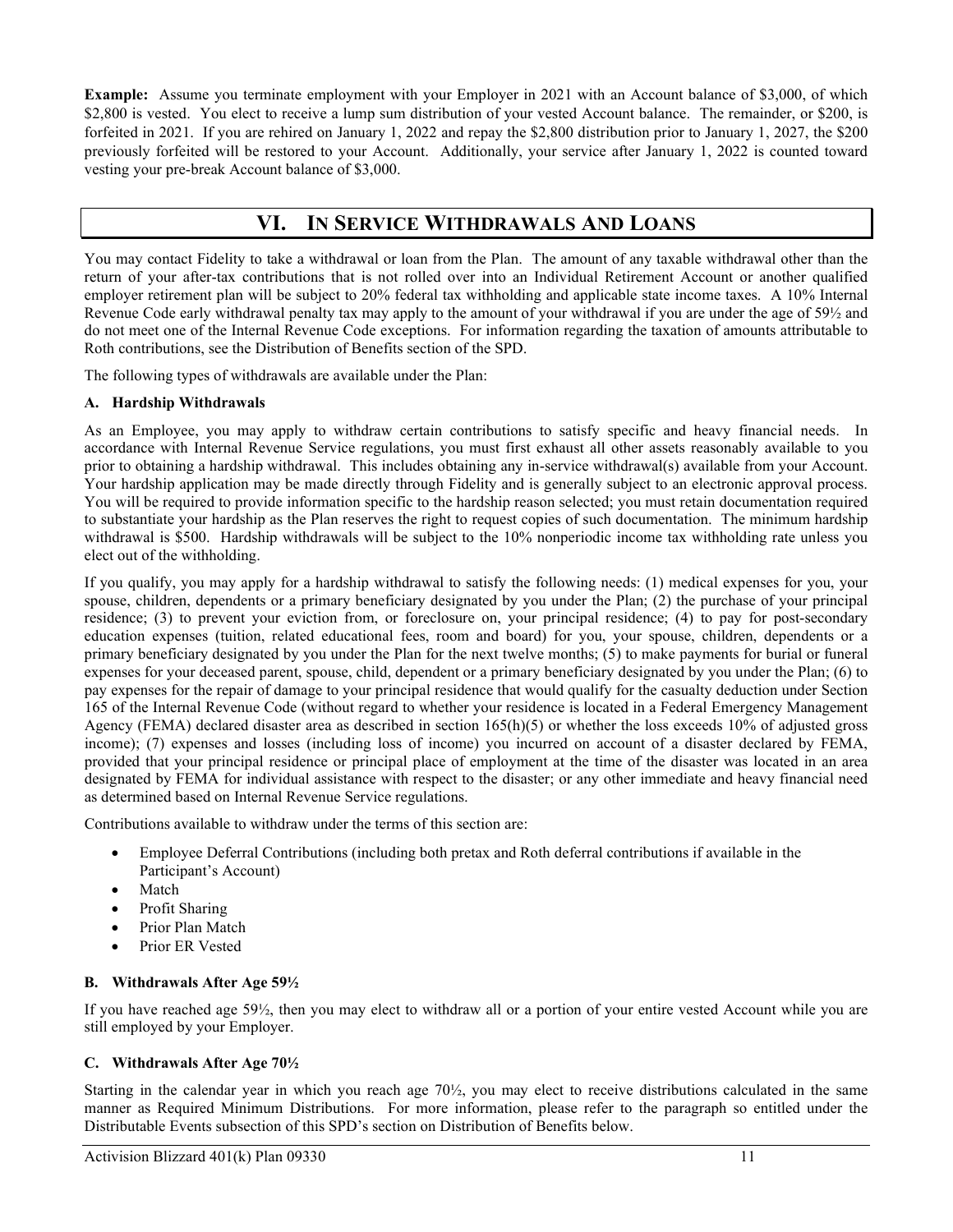# **D. Withdrawals After Normal Retirement Age**

You may elect to withdraw your vested Account balance after you reach the Plan's normal retirement age, 59½, or delay it until you retire. Notwithstanding the above, by law certain contributions including employee deferral, qualified matching, safe harbor matching, qualified nonelective, and safe harbor nonelective contributions cannot be withdrawn prior to age 59½.

### **E. Withdrawals of After-Tax Contributions**

If you have previously made after-tax contributions then you may elect to withdraw all or a portion of your contributions. There is no limit on the number of withdrawals of this type.

### **F. Withdrawals of Rollover Contributions**

If you have a balance in your rollover contributions Account, you may elect to withdraw all or a portion of it. There is no limit on the number of withdrawals of this type.

#### **G. Other Withdrawals**

In service withdrawals from these specified Accounts shall be available to you if you satisfy the applicable requirements: With respect to accounts transferred from the 7 Studios 401(k) Plan, a Participant can take an in-service withdrawal upon determination of Disability.

After taking such an in service withdrawal, the following restrictions shall apply to your Account:

No restrictions. For purposes of the in-service withdrawal for prior 7 Studios 401(k) Plan Participants, all Accounts are available.

# **H. Withdrawals of Automatic Enrollment Contributions**

If you have been automatically enrolled in the Plan, but did not wish to make Deferral Contributions, you may elect anytime during the 90 day period that starts on your automatic enrollment date to withdraw the Deferral Contributions made automatically on your behalf. The amount you may withdraw will be the amount of such automatic contributions made to the Plan through the end of the fifteen day period that begins on the date you request the withdrawal and all amounts withdrawn will be adjusted for any gain or loss. If you elect to make this withdrawal, you will also be treated as electing not to contribute to the Plan. However, you can at any later time elect to make Deferral Contributions. In addition, you will lose any Employer matching contributions made with regard to the automatic Deferral Contributions that you withdraw.

#### **I. Qualified Reservist Distribution**

If you have been called to active military duty for more than 179 days or for an indefinite period, you may elect to withdraw your Deferral Contributions during your active duty period. The withdrawal will not be subject to the 10% early withdrawal penalty tax. You may also elect to repay the distribution to an IRA within two years after the end of your active duty period.

#### **J. Active Military Distribution**

If you are performing Qualified Military Service for a period of greater than 30 days, you may elect to withdraw your Deferral Contributions and Qualified Nonelective Contributions during your active duty period. You will be suspended from making any contributions for 6 months following the distribution and the withdrawal may be subject to the 10% early withdrawal penalty tax.

#### **K. Roth In-Plan Conversion: Distributable Amounts**

You may elect to have certain vested assets held on a pre-tax basis converted to be considered designated Roth contributions for Plan purposes. Only assets eligible for rollover distribution may be converted. Tax implications (including those triggered by early distribution) inherent to designated Roth balances, as well as any other restrictions on in-service withdrawals under the Plan, will apply to the converted assets.

#### **L. Participant Loans**

Loans from your vested Account balance shall be made available to all qualifying Participants on a reasonably equivalent basis. Loans are not considered distributions and are not subject to Federal or state income taxes, provided they are repaid as required. While you do have to pay interest on your loan, both the principal and interest are deposited in your Account. You can obtain more information about loans in the Plan's Loan Procedures supplied by the Plan Administrator (attached at the end of this SPD).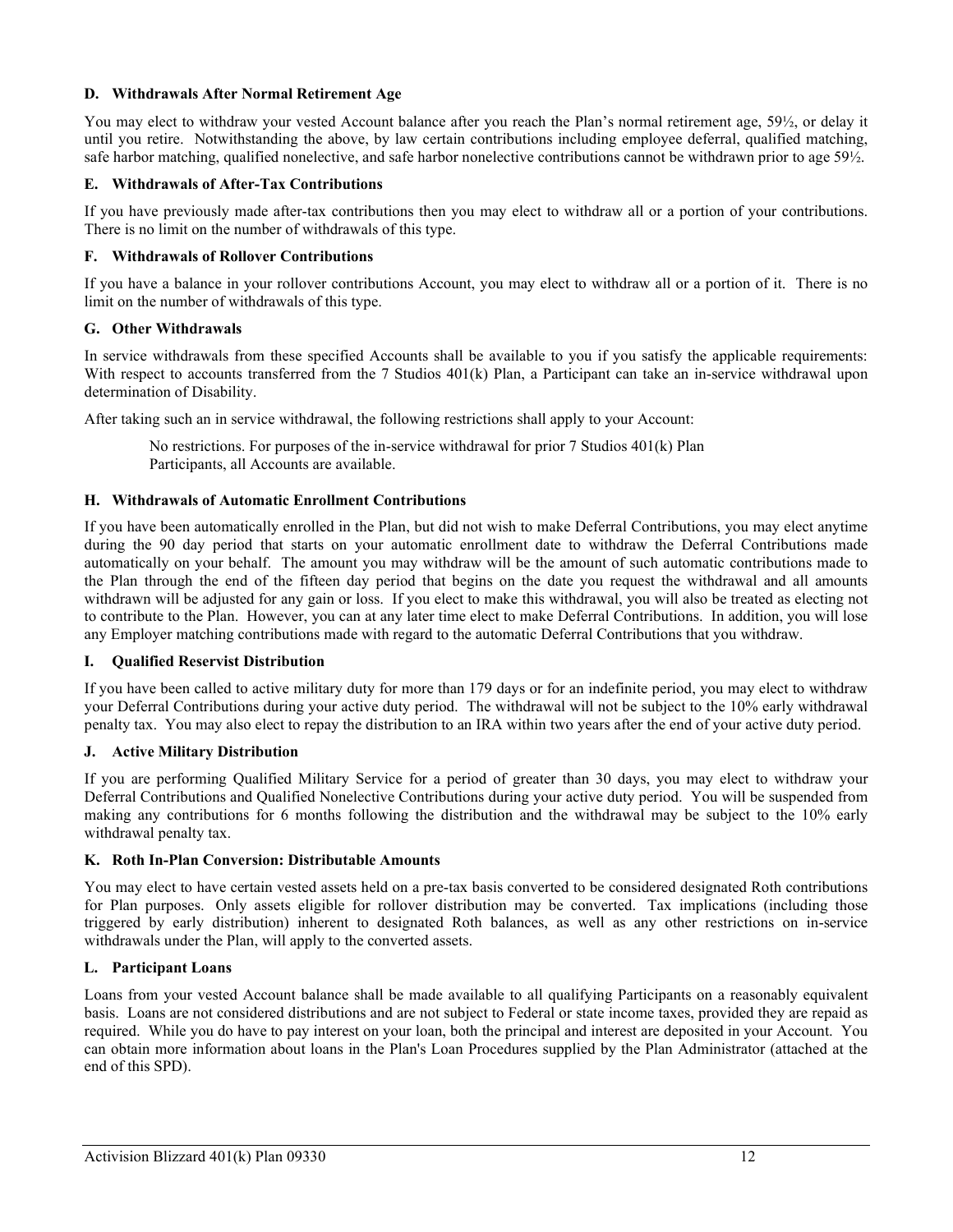# **VII. DISTRIBUTION OF BENEFITS**

# <span id="page-14-0"></span>**A. Eligibility For Benefits**

A distribution can be made to you if you request one due to your disability, retirement or termination of employment from your Employer and any Related Employer. Your Beneficiary or Beneficiaries may request a distribution of your vested Account balance in the event of your death. The value of your Account balance will continue to increase or decrease, as appropriate, based on the investment returns until it is distributed.

You may defer receipt of your distribution until a later date. However, you cannot postpone it if your vested Account balance is \$5,000 or less in which case the Plan Administrator will direct the Trustee that any Account exceeding \$1,000 be distributed to an Individual Retirement Account or Annuity ("IRA") for your benefit. If your vested Account balance is \$1,000 or less, the Plan Administrator will direct the Trustee to distribute it to you as a lump sum distribution without your consent. Prior to such distribution you have the right to request that the amount be distributed directly to you as a lump sum payment or to request that it be rolled-over to a different IRA provider or another retirement plan eligible to receive rollover contributions.

If you fail to request a different treatment of an automatic distribution under the Plan's Cash-Out Provision, your distribution will be paid over to an IRA provider chosen by the Plan Administrator and invested in a product designed to preserve the principal of that distribution while still providing a reasonable rate of return and preserving liquidity. The fees assessed against this newly established IRA by its provider will be paid by the participant.

If you have questions regarding the Plan's automatic rollover rules, the Plan's IRA provider for automatic rollovers, or the fees and expenses applicable to the automatic rollover IRA, please contact the Plan Administrator. Your consent will be required for any distribution if your vested Account balance is greater than \$5,000.

You should consult with your tax advisor to determine the financial impact of your situation before you request a distribution. You may apply for a distribution by contacting Fidelity. Most distributions have been pre-approved by the Plan Administrator.

# **B. Distributable Events**

You are eligible to request a distribution of your vested Account balance based on any of the following events:

#### **1. Death**

If you are a Participant in the Plan and die, your vested Account balance, if any, will be paid to your designated Beneficiary or Beneficiaries. If you are an Employee of your Employer or a Related Employer at the time of your death, your Account balance will automatically become 100% vested. Also, if you are a Participant in the Plan and die while performing Qualified Military Service, then your Account balance will become 100% vested. You may designate a Beneficiary or Beneficiaries online through the Fidelity website, however, if you are married and want to designate someone other than your spouse as your primary Beneficiary, you must print a form from the website and your spouse must consent to this designation by signing the form. His/her signature must be witnessed as described on the form.

# **2. Disability**

If you meet the definition of Disability under the Plan while you are employed by your Employer or a Related Employer and then terminate your employment, you will become 100% vested in your Account balance if you are not already fully vested. You may request a distribution of your Account balance only if you terminate your employment with your Employer or Related Employer.

# **3. Retirement**

If you are an Employee of your Employer or a Related Employer at the time you attain your normal retirement age of 59½, your Account balance will automatically become 100% vested.

# **4. Required Minimum Distributions**

You are required by law to receive a Required Minimum Distribution (RMD) from the Employer's Plan, unless you are a more than five percent owner of the Employer, no later than April 1 of the calendar year following the calendar year you turn the RMD age or terminate your employment, whichever is later. If you are a more than five percent owner of the Employer, you must start receiving your distribution no later than April 1 of the calendar year following the calendar year you turn the RMD age. Once you start receiving your RMD, you should receive it at least annually until all assets in your Account are distributed. The RMD age is 72 unless you turned 70½ before January 1, 2020, in which case the RMD age is 70½. Thus, the increase in the RMD age from 70½ to 72 only applies to individuals who turn 70½ on or after January 1, 2020.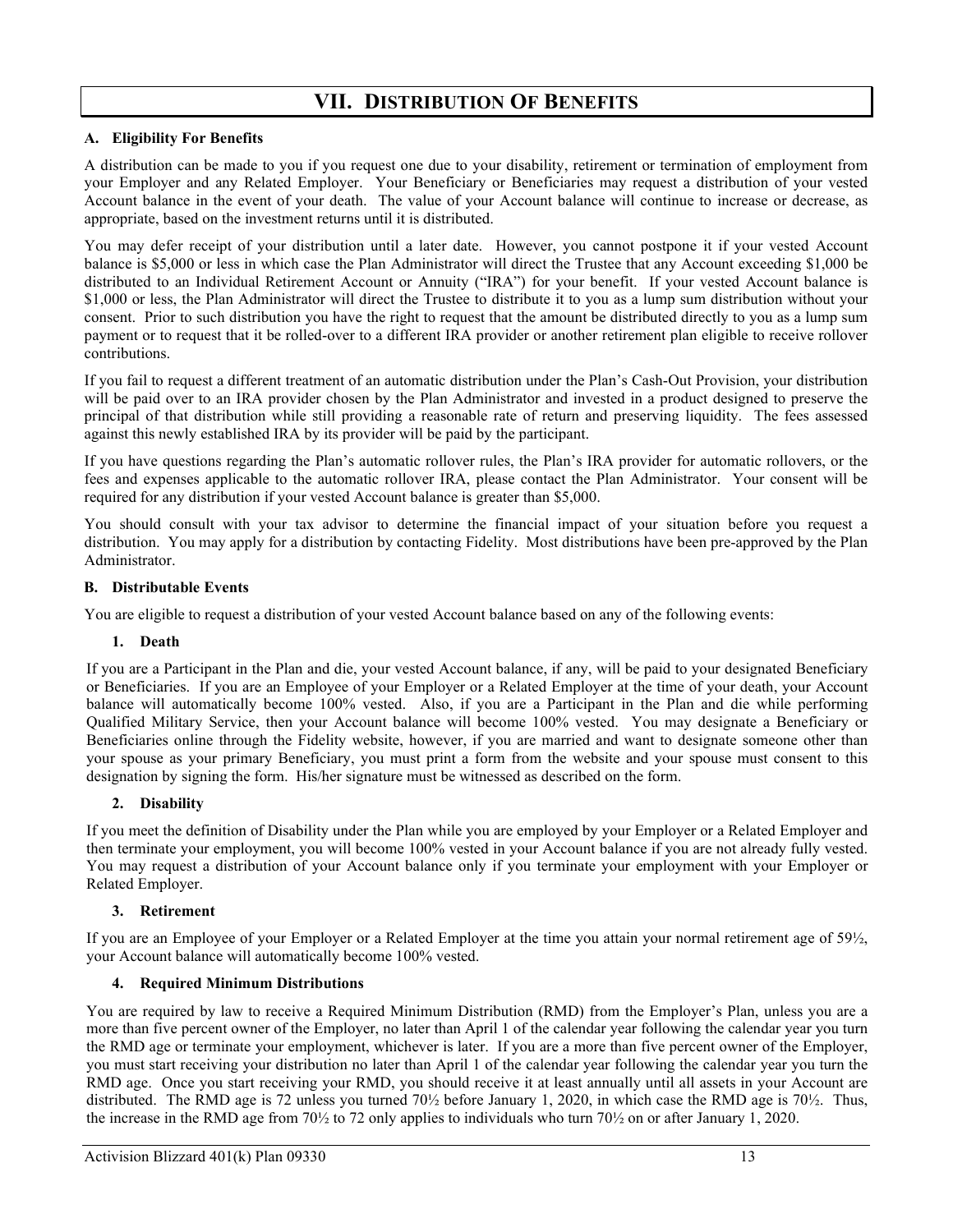# **5. Termination of Employment**

Generally, if you terminate your employment with your Employer and all Related Employers, you may elect to receive a distribution of your vested Account balance from the Plan.

### **C. Form of Payments**

# **1. Lump Sum Distributions**

Your entire vested Account balance will be paid to you in a single distribution or other distribution that you elect.

**a.** Non-rollover Distribution

Any distribution paid directly to you will be subject to mandatory Federal income tax withholding of 20% of the taxable distribution and the remaining amount will be paid to you. You cannot elect out of this tax withholding but you can avoid it by electing a direct rollover distribution as described below. This withholding is not a penalty but a prepayment of your Federal income taxes.

Subject to certain exceptions (for example, with respect to a distribution of excess Deferral Contributions to Highly Compensated Employees due to nondiscrimination test results), the entire amount of your Account under the Plan attributable to Roth contributions will be distributed to you free from Federal income tax (including the earnings portion) if the distribution occurs after the five taxable year period beginning with the first taxable year you made a designated Roth contribution to the Plan (or to a plan you previously participated in, if earlier, if amounts attributable to those previous Roth contributions were directly rolled over to this Plan), provided the distribution is also made:

- On or after you attain age 59  $\frac{1}{2}$  or
- To your beneficiary (or estate) on or after your death; or
- Pursuant to your being disabled.

You may rollover the taxable distribution you receive to an Individual Retirement Account (IRA) or your new employer's qualified plan, if it accepts rollover contributions and you roll over this distribution within 60 days after receipt. You will not be taxed on any amounts timely rolled over into the IRA or your new employer's qualified Plan until those amounts are later distributed to you. Any amounts not rolled over may also be subject to certain early withdrawal penalties prescribed under the Internal Revenue Code.

**b.** Direct Rollover Distribution

You may request that your entire distribution be rolled directly into a Fidelity IRA, a non-Fidelity IRA or to your new employer's qualified plan if it accepts rollover contributions. Federal income taxes will not be withheld on any direct rollover distribution.

- **(1) Rollover to Fidelity IRA** Once you have set up a Fidelity Rollover IRA account, you may request that your vested Account balance be transferred to that account.
- **(2) Rollover to Non-Fidelity IRA** A check will be issued by the Trustee payable to the IRA custodian or trustee for your benefit. The check will contain the notation 'Direct Rollover' and it will be mailed directly to you. You will be responsible for forwarding it on to the custodian or trustee.
- **(3) Rollover to your New Employer's Qualified Plan** You should check with your new employer to determine if its plan will accept rollover contributions. If allowed, then a check will be issued by the Trustee payable to the trustee of your new employer's qualified plan. The check will contain the notation 'Direct Rollover' and it will be mailed directly to you. You will be responsible for forwarding it on to the new trustee.
- **c.** Combination Non-rollover Distribution and Direct Rollover

You may request that part of your distribution be paid directly to you and the balance rolled into an IRA, your new employer's retirement plan, or a 403(a) annuity.

You will pay income tax on the amount of any taxable distribution you receive from the Plan unless it is rolled into an IRA or your new employer's qualified Plan. A 10% IRS premature distribution penalty tax may also apply to your taxable distribution unless it is rolled into an IRA or another qualified plan. The 20% Federal income tax withheld under this section may not cover your entire income tax liability. In the case of a combination distribution, if any portion of the eligible rollover distribution consists of after-tax contributions, the amount paid directly to you will be considered to consist completely of after-tax contributions before any after-tax contributions are attributed to the portion paid as a direct rollover. Consult with your tax advisor for further details.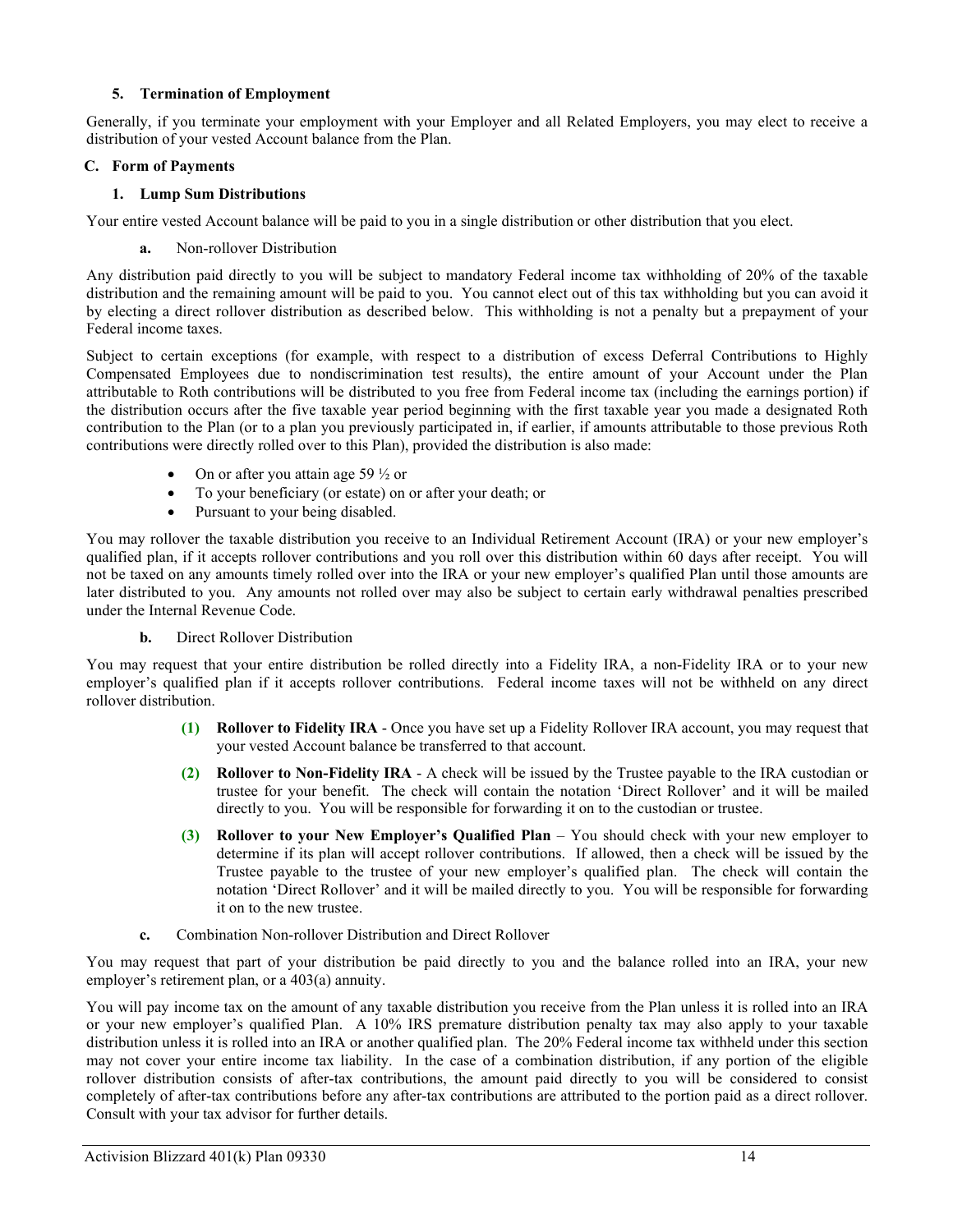# **2. Installment Distributions**

<span id="page-16-0"></span>Your vested Account balance will be paid to you over a period of time. You may elect annual or more frequent installments. You may elect to receive a lump sum distribution after you start to receive installment distributions. The direct rollover distribution rules referred to in the lump sum distribution section also apply to installment distributions.

# **VIII. MISCELLANEOUS INFORMATION**

# **A. Benefits Not Insured**

Benefits provided by the Plan are not insured or guaranteed by the Pension Benefit Guaranty Corporation under Title IV of the Employee Retirement Income Security Act of 1974 because the insurance provisions under ERISA are not applicable to this particular Plan. You will only be entitled to the vested benefits in your Account based upon the provisions of the Plan and the value of your Account will be subject to investment gains and losses.

# **B. Attachment of Your Account**

Your Account may not be attached, garnished, assigned or used as collateral for a loan outside of this Plan except to the extent required by law. Your creditors may not attach, garnish or otherwise interfere with your Account balance except in the case of a proper Internal Revenue Service tax levy or a Qualified Domestic Relations Order (QDRO). A QDRO is a special order issued by the court in a divorce, child support or similar proceeding. In this situation, your spouse, or former spouse, or someone other than you or your Beneficiary, may be entitled to a portion or all of your Account balance based on the court order. Participants and Beneficiaries can obtain, without a charge, a copy of QDRO procedures either by accessing the qdro.fidelity.com website, or by calling Fidelity. A fee will be assessed for each new QDRO order, please reference the QDRO procedures documentation for a description of the fee.

# **C. Plan-to-Plan Transfer Of Assets**

The Plan Sponsor may direct the Trustee to transfer all or a portion of the assets in the Account of designated Participants to another plan or plans maintained by your Employer or other employers subject to certain restrictions. The plan receiving the Trust Funds must contain a provision allowing the transfer and preserve any benefits required to be protected under existing laws and regulations. In addition, a Participant's vested Account balance may not be decreased as a result of the transfer to another plan.

#### **D. Plan Amendment**

The Plan Sponsor reserves the authority to amend certain provisions of the Plan by taking the appropriate action. However, any amendment may not eliminate certain forms of benefits under the Plan or reduce the existing vested percentage of your Account balance derived from Employer contributions.

# **E. Plan Termination**

The Plan Sponsor has no legal or contractual obligation to make annual contributions to or to continue the Plan. The Plan Sponsor reserves the right to terminate the Plan at any time by taking appropriate action as circumstances may dictate. In the event the Plan should terminate, each Participant affected by such termination shall have a vested interest in his Account of 100 percent. The Plan Administrator will facilitate the distribution of Account balances in single lump sum payments to each Participant in accordance with Plan provisions until all assets have been distributed by the Trustee. Each Participant in the Plan upon Plan termination will automatically become 100% vested in his/her Account balance.

#### **F. Interpretation of Plan**

The Plan Administrator has the power and discretionary authority to construe the terms of the Plan based on the Plan document, existing laws and regulations and to determine all questions that arise under it. Such power and authority include, for example, the administrative discretion necessary to resolve issues with respect to an Employee's eligibility for benefits, credited services, and retirement, or to interpret any other term contained in Plan documents. The Plan Administrator's interpretations and determinations are binding on all Participants, Employees, former Employees, and their Beneficiaries.

# **G. Electronic Delivery**

This SPD and other important Plan information may be delivered to you through electronic means. This SPD contains important information concerning the rights and benefits of your Plan. If you receive this SPD (or any other Plan information) through electronic means you are entitled to request a paper copy of this document, free of charge, from the Plan Administrator. The electronic version of this document contains substantially the same style, format and content as the paper version.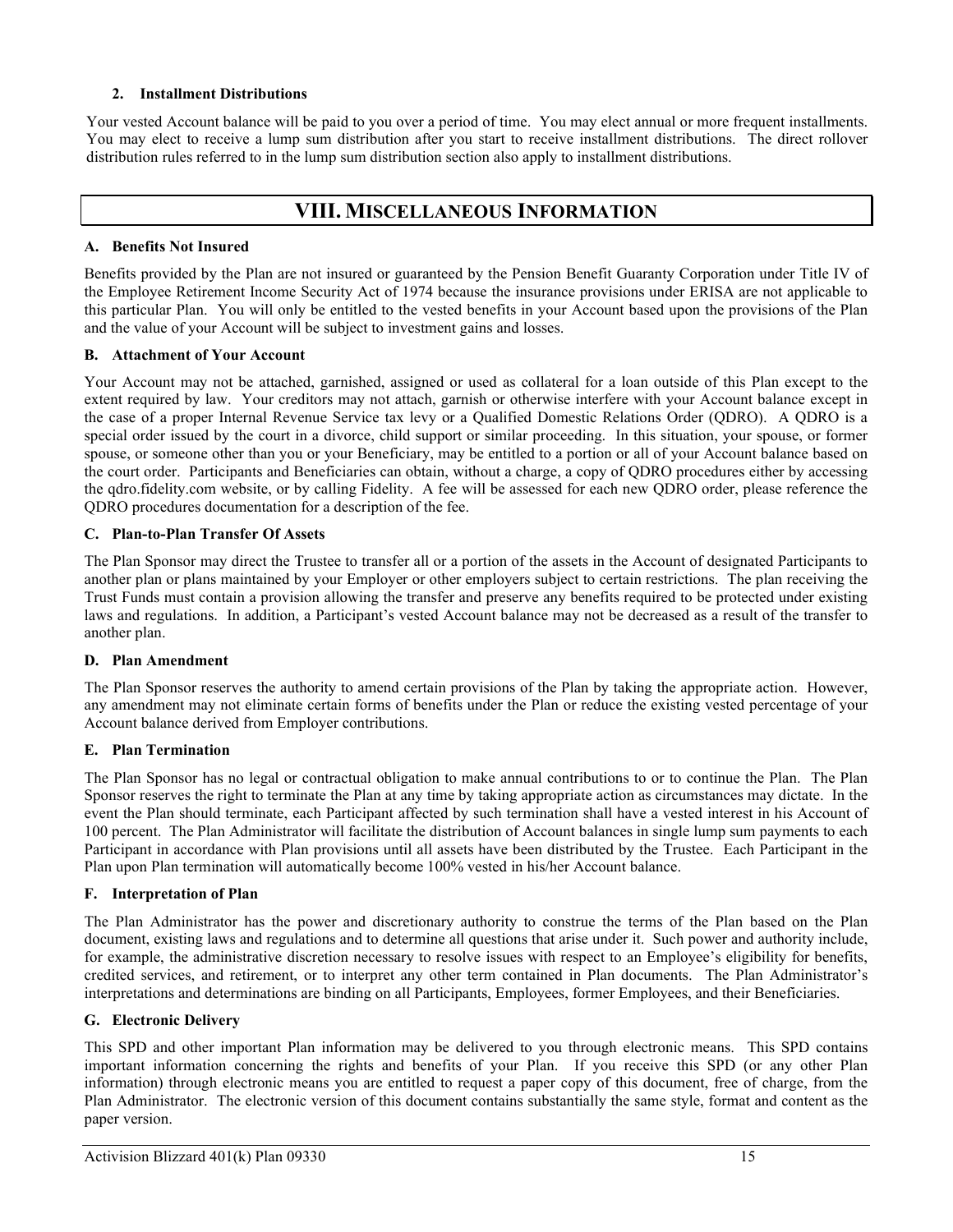# **IX. INTERNAL REVENUE CODE TESTS**

#### <span id="page-17-0"></span>**A. Non-Discrimination Tests**

The Plan must pass Internal Revenue Code non-discrimination tests as of the last day of each Plan Year to maintain a qualified Plan. These tests are intended to ensure that the amount of contributions under the Plan do not discriminate in favor of Highly Compensated Employees. In order to meet the tests, your Employer encourages participation from all eligible Employees. Depending upon the results of the tests, the Plan Administrator may have to refund Deferral Contributions contributed to the Plan and vested matching contributions to certain Highly Compensated Employees, as determined under Internal Revenue Service regulations. Deferral Contributions or matching contributions will be refunded to you from applicable investment options. You will be notified by the Plan Administrator if any of your contributions will be refunded to you.

In the event that the Plan Administrator distributes amounts attributable to excess Deferral Contributions to Highly Compensated Employees as a result of the non-discrimination test applicable to Deferral Contributions, a Highly Compensated Employee who made both pre-tax and Roth Deferral Contributions during the applicable year will first receive a return of amounts attributable to Pre-tax Deferral Contributions to the extent the Highly Compensated Employee made pretax Deferral Contributions during the applicable Plan Year. The remainder of any such distribution will come from amounts attributable to the Roth Deferral Contributions the Highly Compensated Employee made during the applicable Plan Year. The Plan may be subject to additional types of non-discrimination testing depending upon the benefits available under the Plan.

#### **B. Top Heavy Test**

The Plan may be subject to the Internal Revenue Code "top-heavy" test. In that circumstance, the Plan Administrator tests this Plan, together with any other Employer-sponsored qualified plans that cover one or more key employees, to ensure that no more than 60% of the benefits are for key employees. If this Plan is top-heavy, then your Employer may be required to make a minimum annual contribution on your behalf to this, or another Employer sponsored plan, if you are employed as of Plan Year-end. You will be vested for these contributions in accordance with the vesting shown for nonelective contributions within the Vesting section of this SPD.

# **X.PARTICIPANT RIGHTS**

#### <span id="page-17-1"></span>**A. Claims**

#### **1. Claims Procedures**

A plan participant or beneficiary may make a claim for benefits under the Plan. Any such claim you file must be submitted to the Plan Administrator in a form and manner acceptable to the Plan Administrator. Contact the Plan Administrator for more information. Generally, the Plan Administrator will provide you with written notice of the disposition of your claim within 90 days after receipt of your claim. If the Plan Administrator determines that special circumstances require an extension of time to process your claim, the Plan Administrator will furnish written notice of the extension to the claimant prior to the expiration of the initial 90-day period. In no event shall such extension exceed a period of 90 days from the end of the initial period the Plan Administrator had to dispose of your claim. The extension notice shall indicate the special circumstances requiring an extension of time and the date by which the Plan expects to render the benefit determination. In the event the claim is denied, the Plan Administrator will disclose to you in writing the specific reasons for the denial, a reference to the specific provisions of the Plan on which the determination is based, a description of additional material or information necessary for the claimant to perfect the claim and an explanation of why it is required, and information about the steps that must be taken to submit a timely request for review, including a statement of your right to bring a civil action under Section 502(a) of ERISA following as adverse determination upon review.

#### **2. Review Procedures (For Appeal of an Adverse Benefit Determination)**

You may appeal the denial of your claim made under the procedures described above within 60 days after the date following your receipt of notification of the denied claim by filing a written request for review with the Plan Administrator. This written request may include comments, documents, records, and other information relating to your claim for benefits. You shall be provided, upon your request and free of charge, reasonable access to, and copies of, all documents, records, and other information relevant to your claim for benefits. The review will take into account all comments, documents, records, and other information submitted by you relating to the claim, without regard to whether such information was submitted or considered in the initial benefit determination. Generally, the Plan Administrator will provide you with written notice of the disposition of your claim on review within 60 days after receipt of your appeal. If the Plan Administrator determines that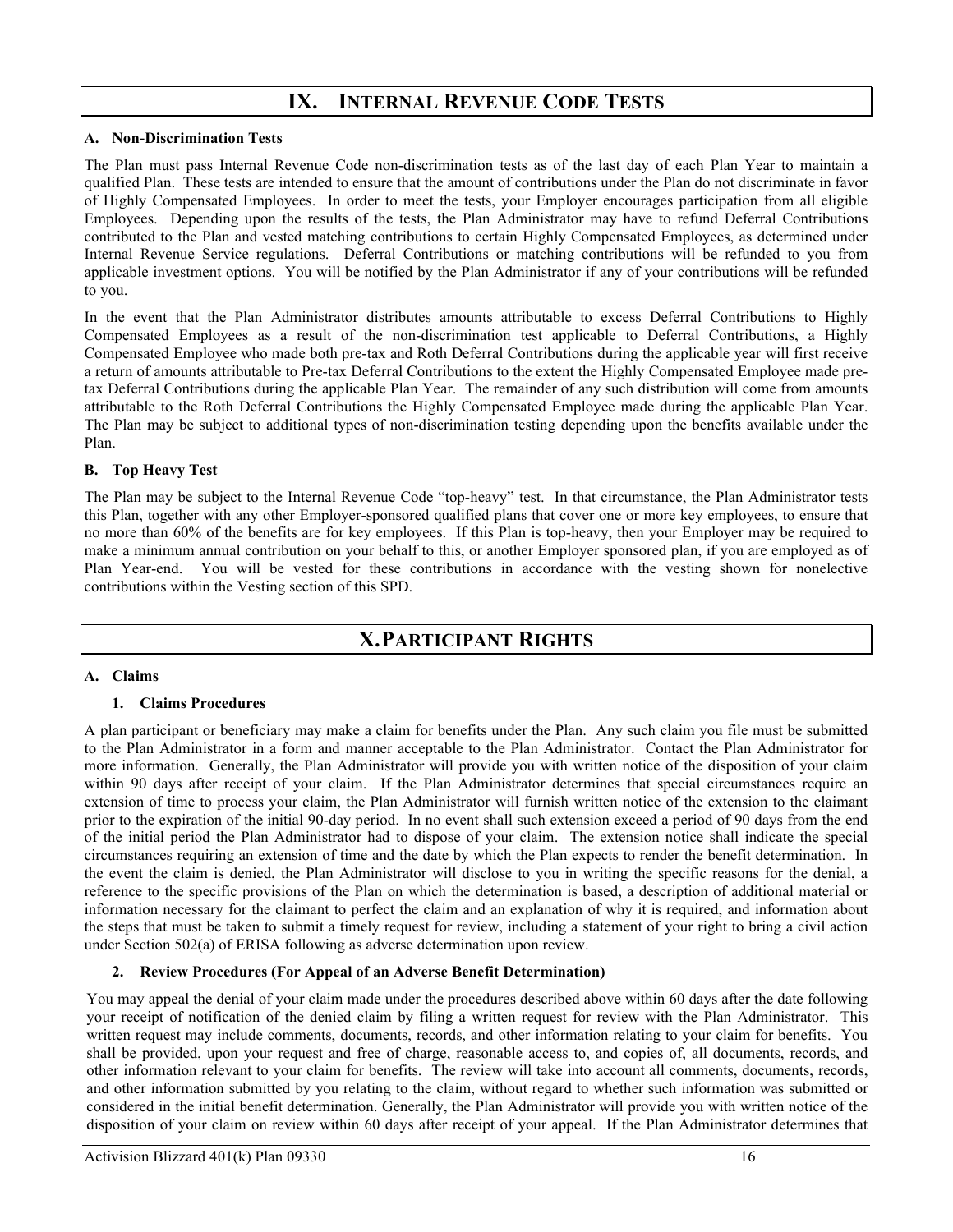special circumstances require an extension of time to process your claim, the Plan Administrator will furnish written notice of the extension to the claimant prior to the expiration of the initial 60-day period. In no event shall such extension exceed a period of 60 days from the end of the initial period the Plan Administrator had to dispose of your claim. The extension notice shall indicate the special circumstances requiring an extension of time and the date by which the Plan expects to render the benefit determination. In the event the claim on review is denied, the Plan Administrator will disclose to you in writing the specific reasons for the denial, a reference to the specific provisions of the Plan on which the determination is based, and a statement of your right to bring a civil action under Section 502(a) of ERISA.

The Plan Administrator shall provide you with written notification of a plan's benefit determination on review. In the case of an adverse benefit determination, the notification shall set forth, in a manner calculated to be understood by you – the specific reason or reasons for the adverse determinations, reference to the specific plan provisions on which the benefit determination is based, a statement that you are entitled to receive, upon your request and free of charge, reasonable access to, and copies of, all documents, records, and other information relevant to your claim for benefits.

# **B. Statement of ERISA Rights**

As a Participant in the Plan, you are entitled to certain rights and protections under ERISA. ERISA provides that all Plan Participants shall be entitled to:

# **1. Receive Information About Your Plan and Benefits**

- Examine, without charge, at the Plan Administrator's office and at other specified locations, such as worksites and union halls, all documents governing the Plan, including insurance contracts and collective bargaining agreements, and a copy of the latest annual report (Form 5500 Series) filed by the Plan with the U.S. Department of Labor and available at the Public Disclosure Room of the Employee Benefits Security Administration.
- Obtain, upon written request to the Plan Administrator, copies of documents governing the operation of the plan, including insurance contracts and collective bargaining agreements, and copies of the latest annual report (Form 5500 Series) and updated SPD. The Plan Administrator may make a reasonable charge for the copies.
- Receive a summary of the Plan's annual financial report. The Plan Administrator is required by law to furnish each Participant with a copy of this Summary Annual Report each year.
- Obtain a statement telling you the fair market value of your vested, accrued benefit, as of the date for which the benefits are reported, if you stop working under the Plan now. If you do not have a right to a benefit under the plan, the statement will tell you how many more years you have to work to get a right to a benefit. This statement must be requested in writing and is not required to be given more than once every twelve (12) months. The Plan must provide the statement free of charge.

#### **2. Prudent Actions by Fiduciaries**

In addition to creating rights for Plan Participants, ERISA imposes duties upon the people who are responsible for the operation of the employee benefit plan. The people who operate your Plan, called "fiduciaries" of the Plan, have a duty to do so prudently and in the interest of you, other Plan Participants and Beneficiaries. No one, including your Employer, your union, or any other person, may fire you or otherwise discriminate against you in any way to prevent you from obtaining a retirement benefit or exercising your rights under ERISA.

#### **3. Enforce Your Rights**

Subject to the time limitation described below, if your claim for a benefit under the Plan is denied or ignored, in whole or in part, you have a right to know why this was done, to obtain copies of documents relating to the decision without charge, and to appeal any denial, all within certain time schedules. Under ERISA, there are steps you can take to enforce the above rights. For instance, if you request a copy of plan documents or the latest annual report from the Plan and do not receive them within 30 days, you may file suit in a Federal court. In such a case, the court may require the Plan Administrator to provide the materials and pay you up to \$110 a day until you receive the materials, unless the materials were not sent because of reasons beyond the control of the Plan Administrator. The Plan's agent for legal service of process in the event of a lawsuit is the Plan Administrator.

If you have a claim for benefits which is denied or ignored, in whole or in part, you may file suit in a state or Federal court. In addition, if you disagree with the Plan's decision or lack thereof concerning the qualified status of a domestic relations order, you may file suit in Federal court. If it should happen that Plan fiduciaries misuse the Plan's money, or if you are discriminated against for asserting your rights, you may seek assistance from the U.S. Department of Labor, or you may file suit in a Federal court. The court will decide who should pay court costs and legal fees. If you are successful, the court may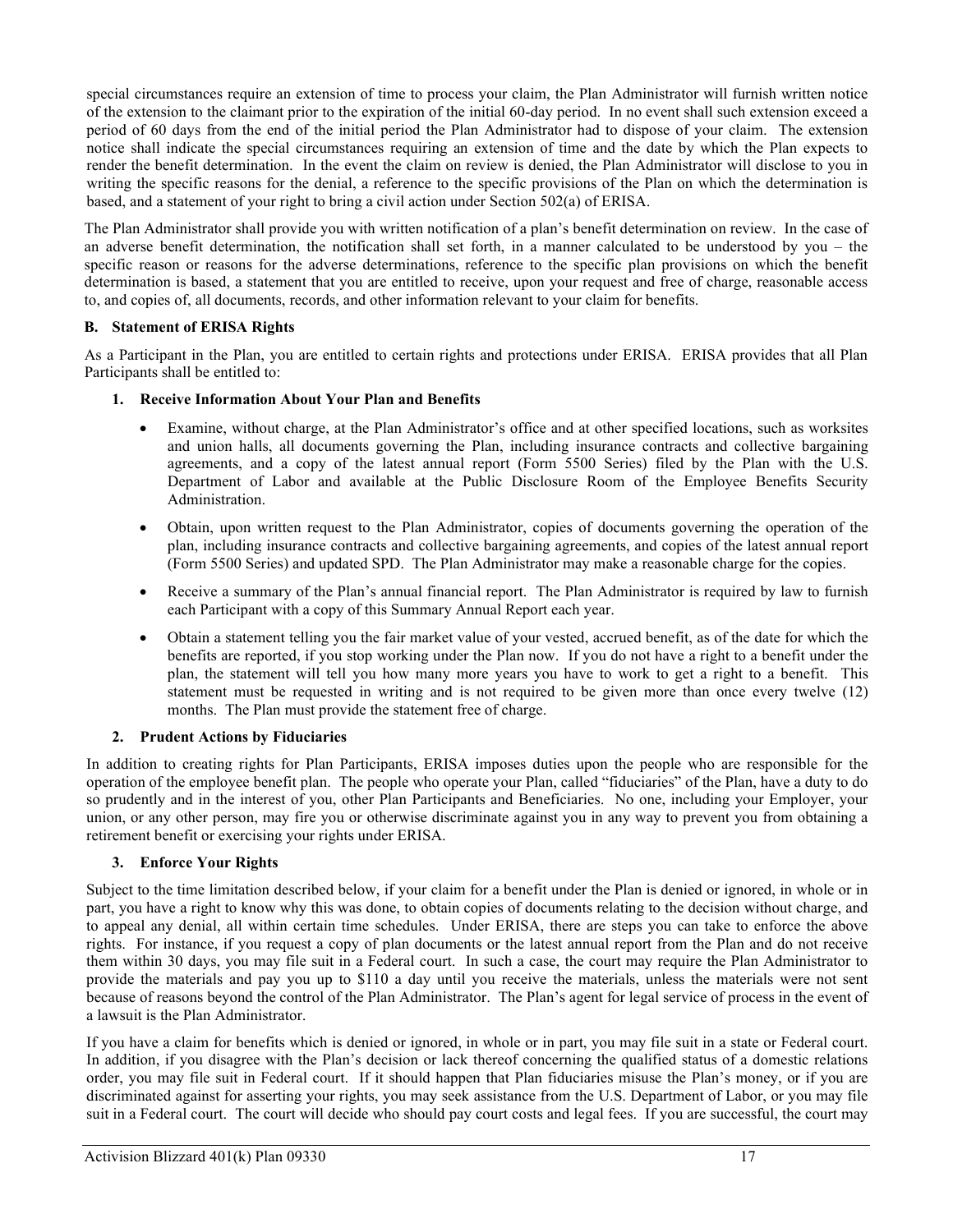order the person you have sued to pay these costs and fees. If you lose, the court may order you to pay these costs and fees, for example, if it finds your claim frivolous.

# **4. Assistance with Your Questions**

If you have any questions about your Plan, you should contact the Plan Administrator. If you have any questions about this statement or your rights under ERISA, or if you need assistance in obtaining documents from the Plan Administrator, you should contact the nearest office of the Employee Benefits Security Administration, U.S. Department of Labor, listed in your telephone directory or the Division of Technical Assistance and Inquiries, Employee Benefits Security Administration, U.S. Department of Labor, 200 Constitution Avenue N.W., Washington, D.C. 20210. You may also obtain certain publications about your rights and responsibilities under ERISA by calling the publications hotline of the Employee Benefits Security Administration.

# **C. When to Bring an Action in Court**

You may file a lawsuit regarding the denial of an appeal after following the claims and review procedures above. You must file any lawsuit within 12 months after the date the Plan Administrator issued its final decision on an appeal. If you do not file a claim or exhaust the claims review process for any reason, any lawsuit must be filed within 12 months of the date of the conduct at issue in the lawsuit (which includes, among other things, the date you became entitled to any Plan benefits at issue in the lawsuit). If you fail to file a lawsuit within these timeframes, you will lose your right to bring the lawsuit at any later time.

# **XI. SERVICES AND FEES**

<span id="page-19-0"></span>Fees and expenses charged under your Account will impact your retirement savings, and fall into three basic categories*. Investment fees* are generally assessed as a percentage of assets invested, and are deducted directly from your investment returns. Investment fees can be in the form of sales charges, loads, commissions, 12b-1 fees, or management fees. Certain of these Investment fees may not apply depending upon the funds and share classes available in the Plan. You can obtain more information about such fees from the documents (e.g., a prospectus) that describe the investments available under your Plan. *Plan administration fees* cover the day-to-day expenses of your Plan for recordkeeping, accounting, legal and trustee services, as well as additional services that may be available under your Plan, such as daily valuation, telephone response systems, internet access to plan information, retirement planning tools, and educational materials. In some cases, these costs are covered by investment fees that are deducted directly from investment returns. In other cases, these administrative fees are either paid directly by your Employer, or are passed through to the participants in the Plan, in which case a recordkeeping fee will be deducted from your Account. *Transaction-based fees* are associated with optional services offered under your Plan, and are charged directly to your Account if you take advantage of a particular plan feature that may be available, such as a Plan loan. For more information on fees associated with your Account, refer to your Account statement or speak with the Plan Administrator.

The information contained herein has been provided by the Plan Administrator.